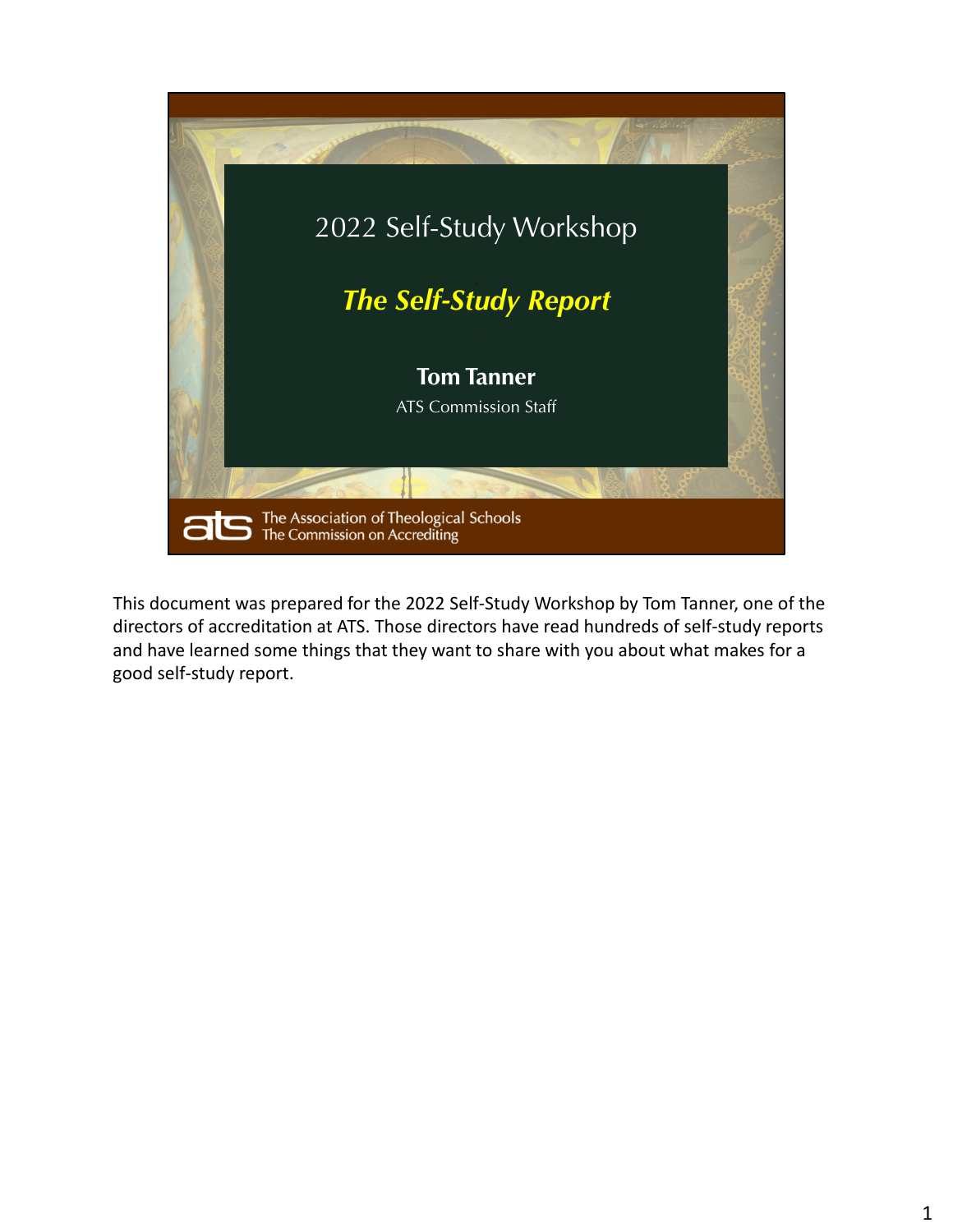

As you will see during this Self‐Study Workshop, the self‐study process has many components. But as you begin your self‐study, perhaps the most important is to use this process to write a good self‐study report that describes and documents how well your school meets the ATS Standards of Accreditation—and addresses the issues that are most pressing for your school. As you work your way through these slides, please keep in mind the questions raised here.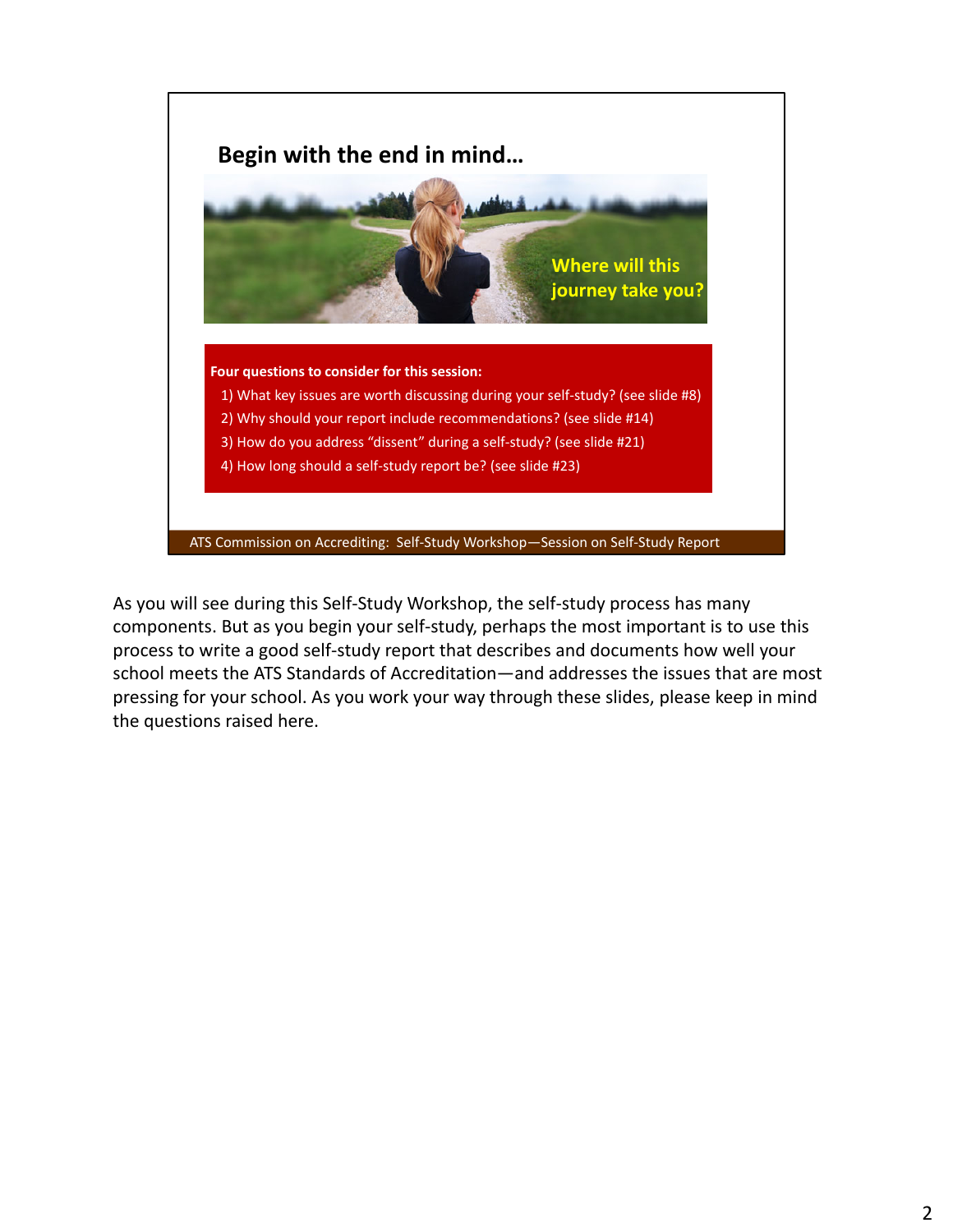

While it's not necessary, you may want to watch a brief (30 second) clip on YouTube that illustrates in a humorous way the importance of "doing the right car," i.e., writing the right report. You can find that video clip here:

https://www.youtube.com/watch?v=WJMBwBUP5CQ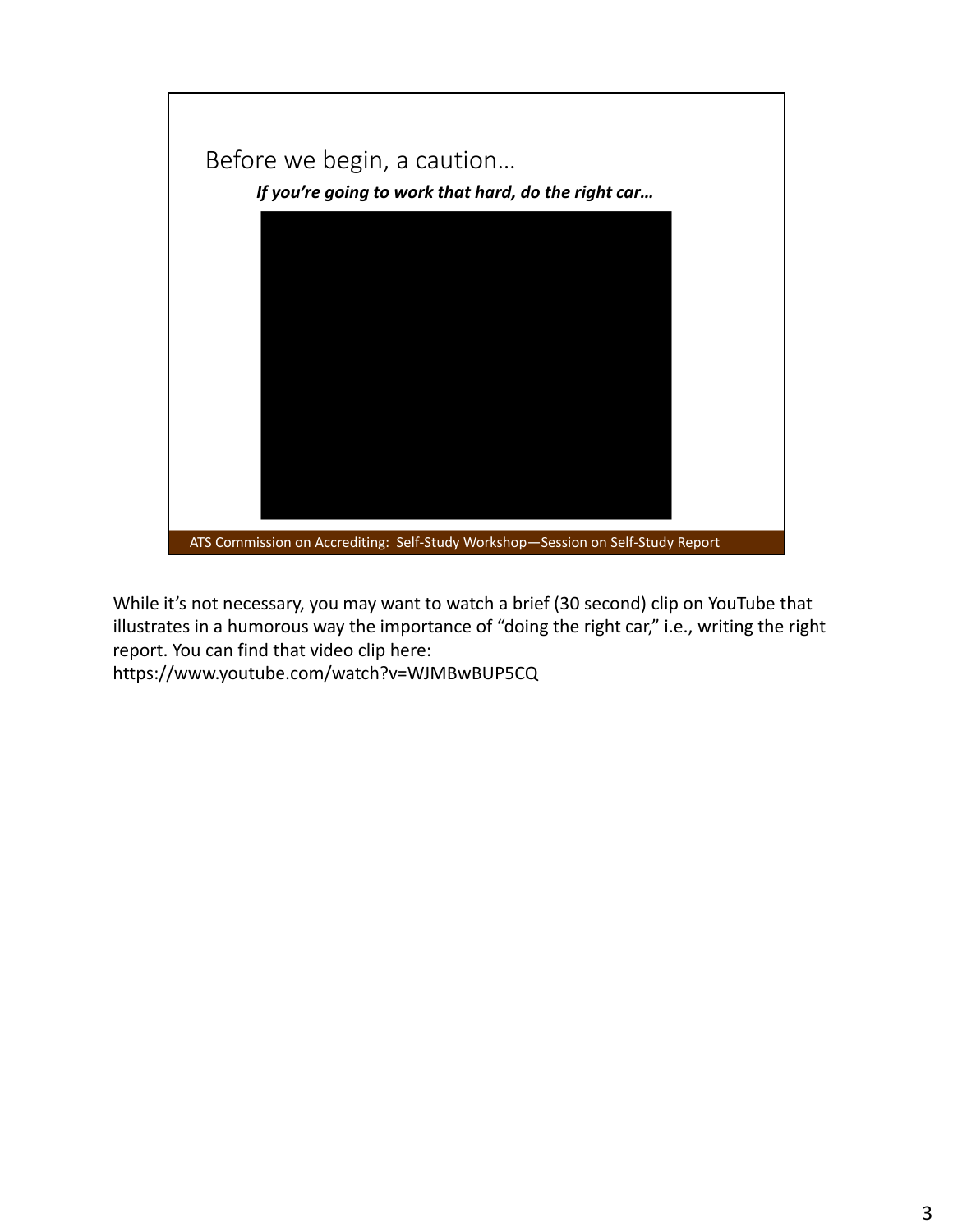

This session will address "five things" to remember in writing the "right" report. You can learn more about these five things in the new Self‐Study Handbook, a document which you will want to consult regularly throughout your school's self-study process (see the third slide from now).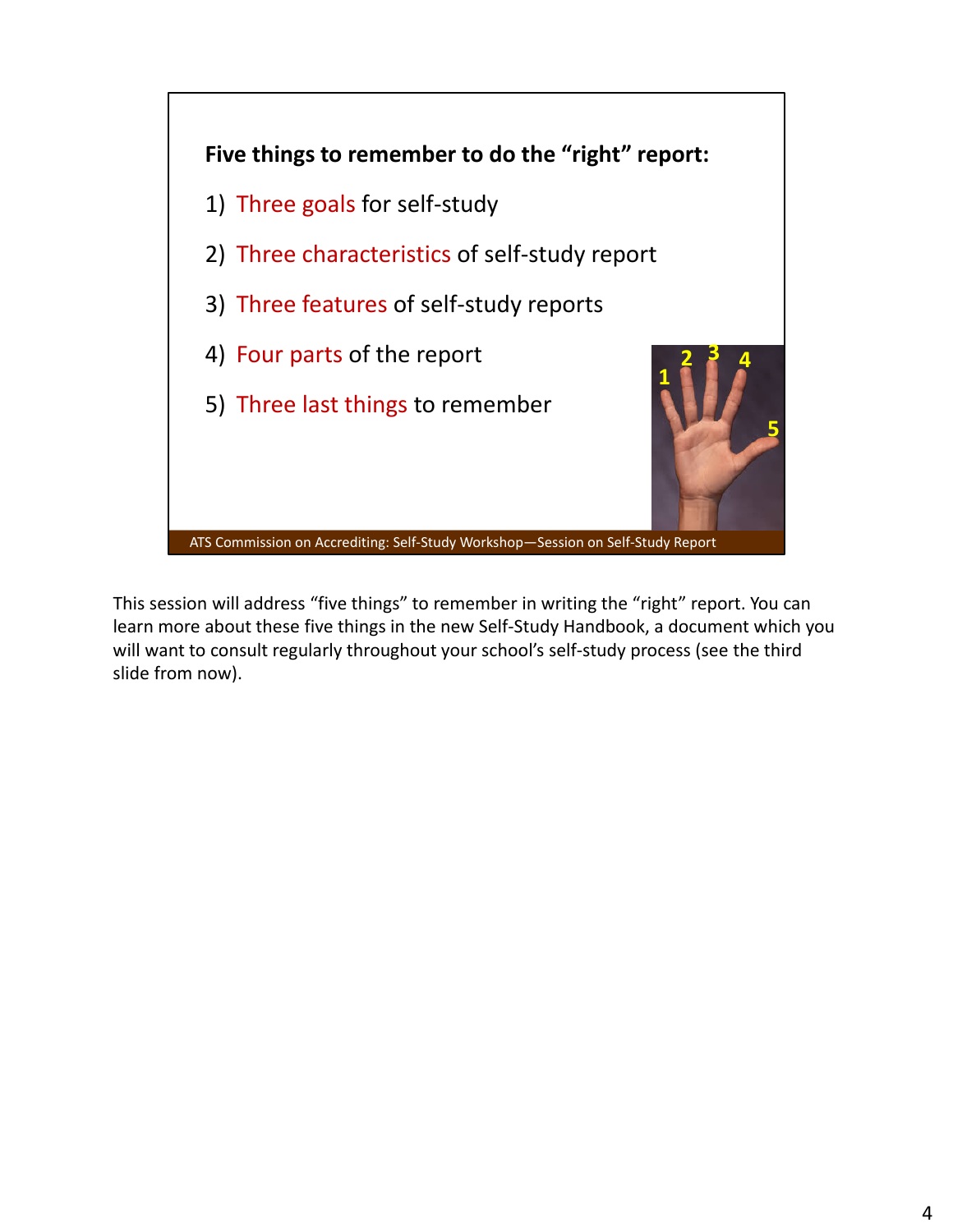

We have a lot of content to cover, so "hang on to your hats."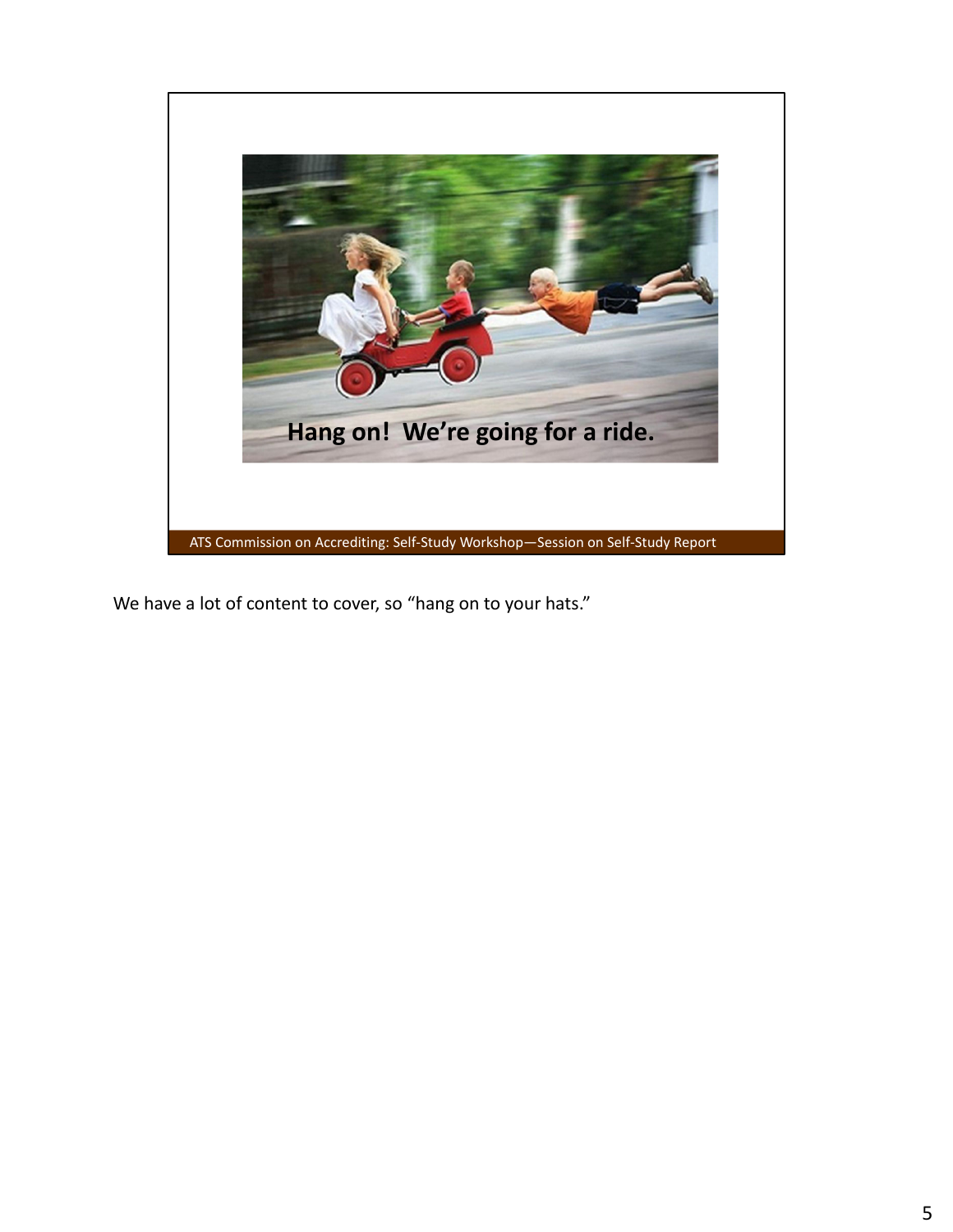

The first of the five things we will cover in this session is the "three goals for self-study."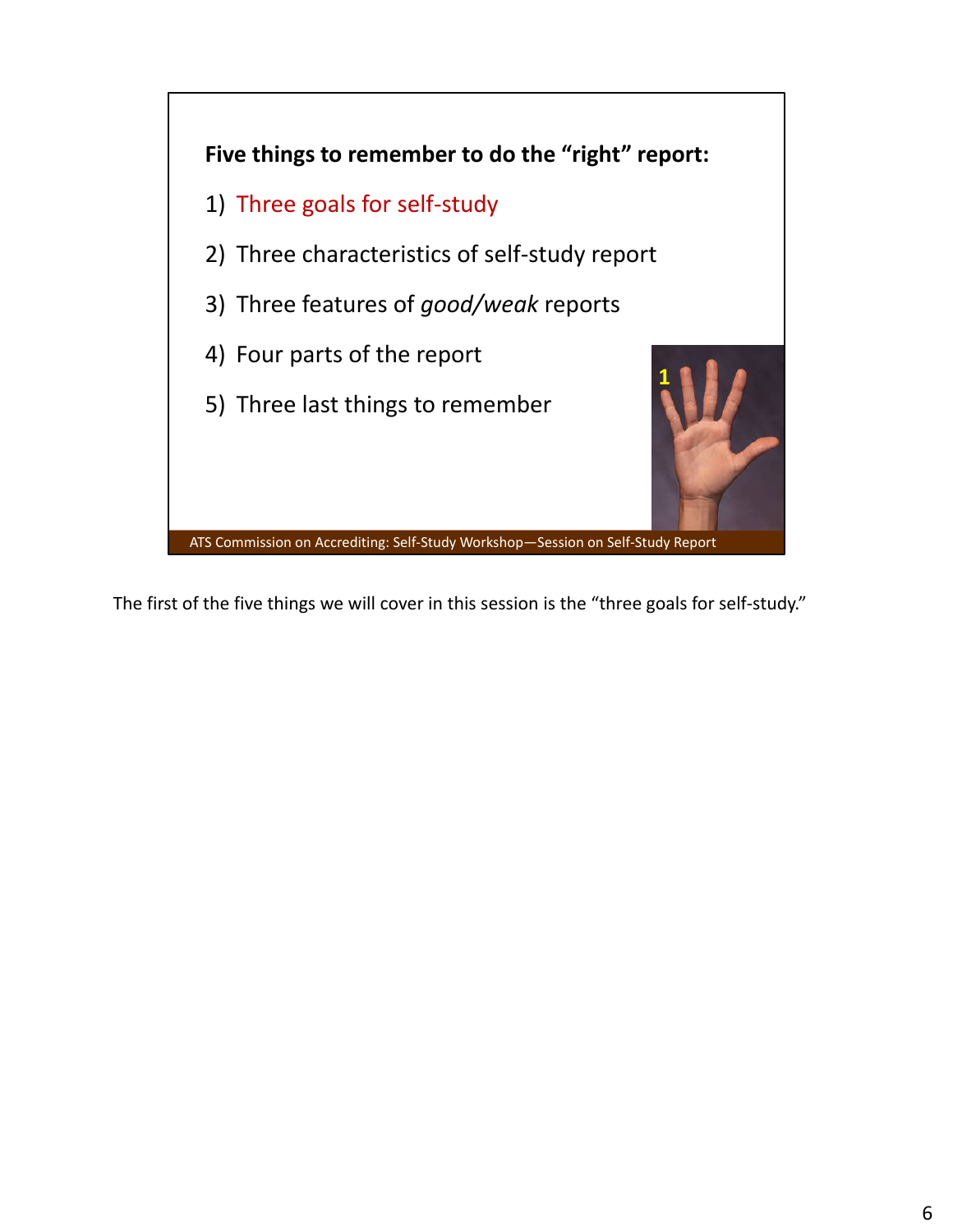

As noted earlier, the new *Self‐Study Handbook* has a wealth of information to help schools conducting a self‐study. The three parts of the Handbook are listed here, as well as three very important appendices. This session will focus on Part 2: The Self‐Study Report.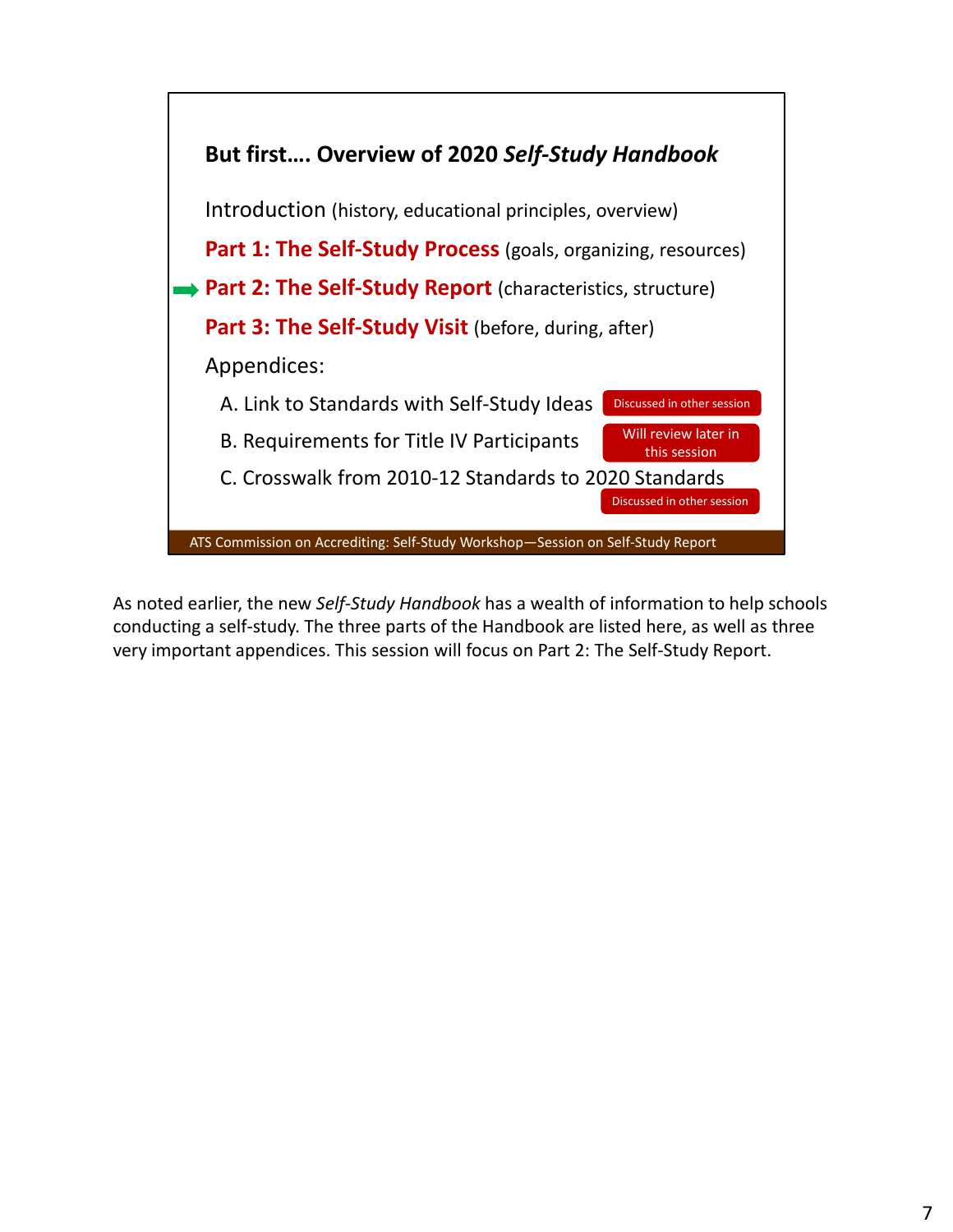

A good self‐study keeps in mind three overall goals. A school might have several "internal goals" for this process, e.g., discussing key issues or beginning a new strategic planning process. Among the two most important "external goals" are demonstrating educational quality to peers (other ATS schools) and providing quality assurance to various publics (e.g., current and future students and donors). Perhaps, however, the most important set of goals for a good self‐study process may be termed "eternal goals." Self‐study is an opportunity to reflect on what matters most to your school and its mission, to have rich and rewarding conversations about theological things that have eternal consequences.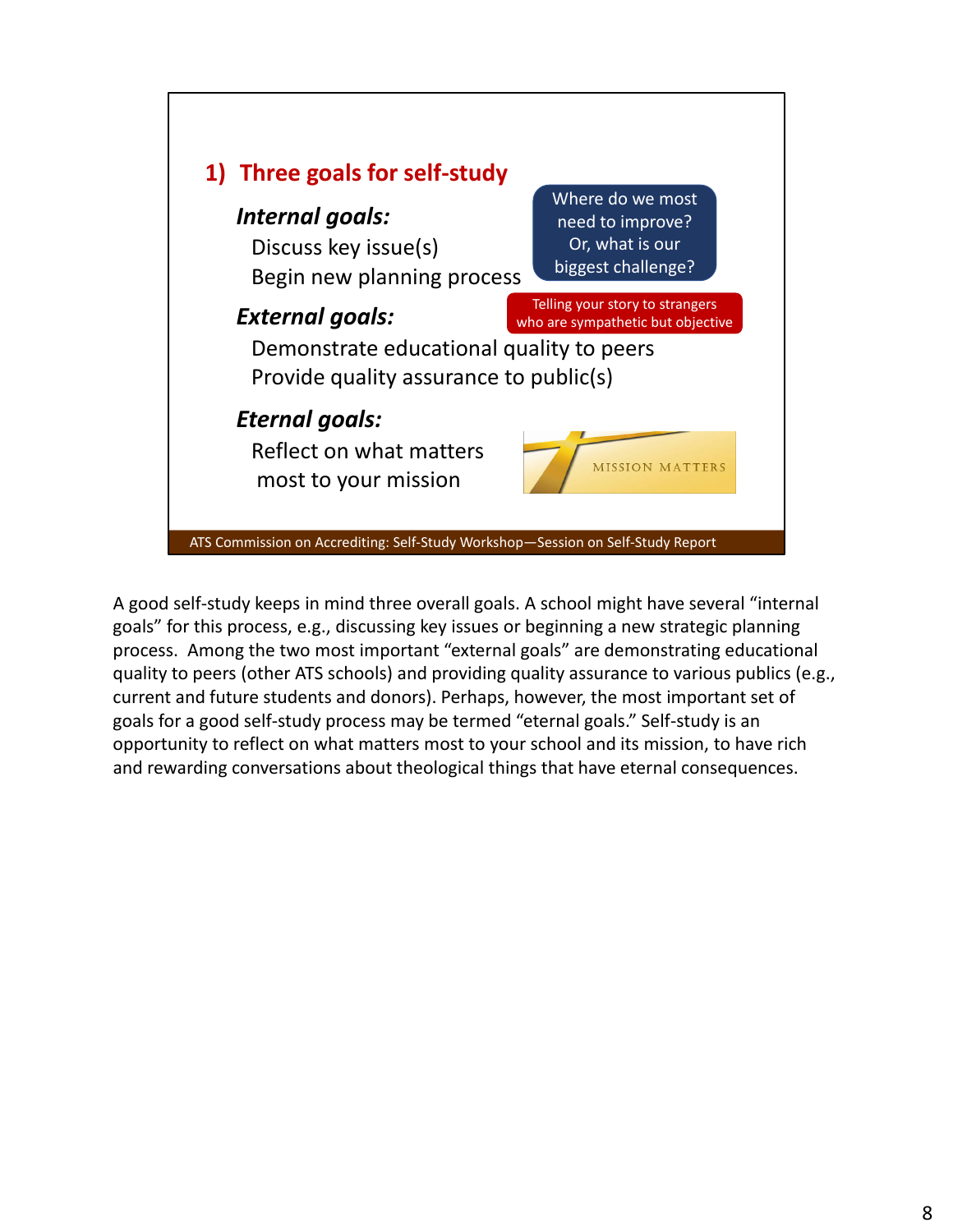

The second of the "five things" addresses "three characteristics of self-study reports."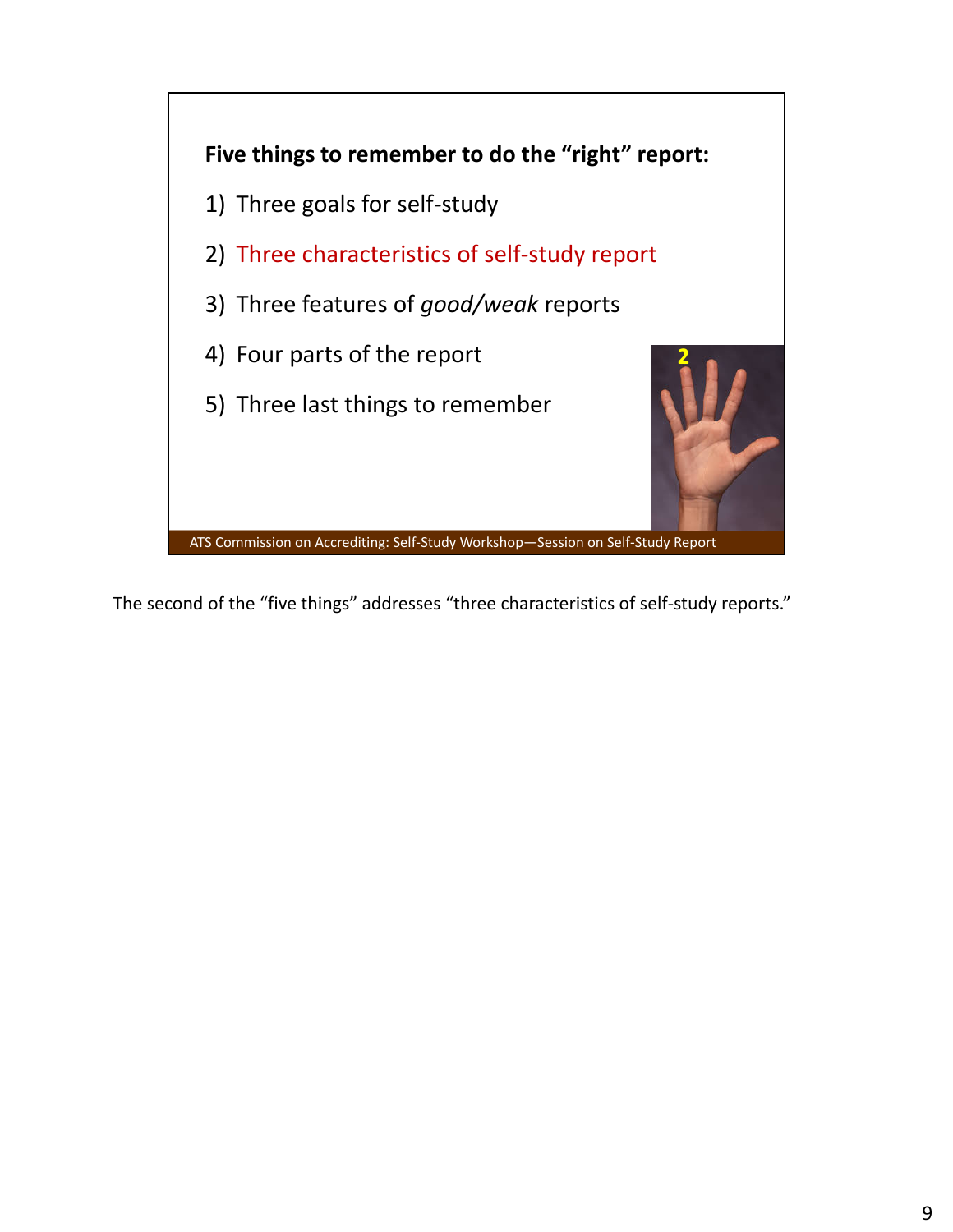

Providing sufficient description reminds schools that they are essentially "telling their story" through their self‐study report, and it is a story being told "to strangers" (i.e., peer evaluators from other ATS schools who are not familiar with your school's particular story). The second characteristic reminds schools that the "strangers" who read your story are "sympathetic" (they ARE peers) but they also have a very specific task—to evaluate your school objectively in light of the Standards. That task is much easier for them if your self‐ study report reflects appropriate evaluation. And finally, a good self‐study report should "identify strategic recommendations," that is, answer the "so what" question: now that we've done this self-study, what have we learned and what will we change to better achieve our mission?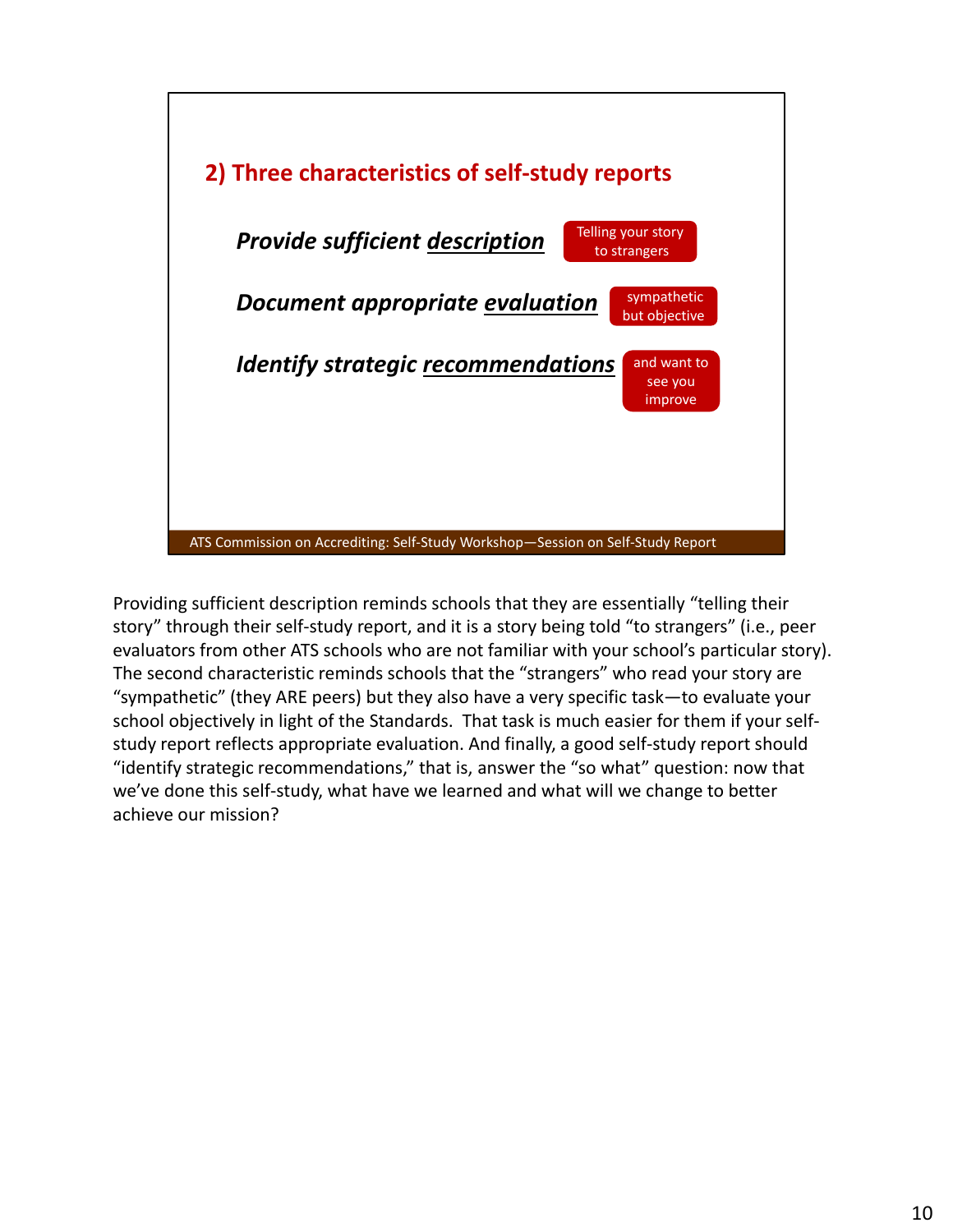

Regarding the first characteristic (provide sufficient description), remember that the readers of your self‐study report are "strangers" to your story. So, be sure to provide them the details they need. The two examples here illustrate how a "weak" report does not do that and how a "good" report does do that. Notice that the phrase "Faculty Credentials" is linked to a document that provides further details for the reviewer. Adding links to additional details is a good practice.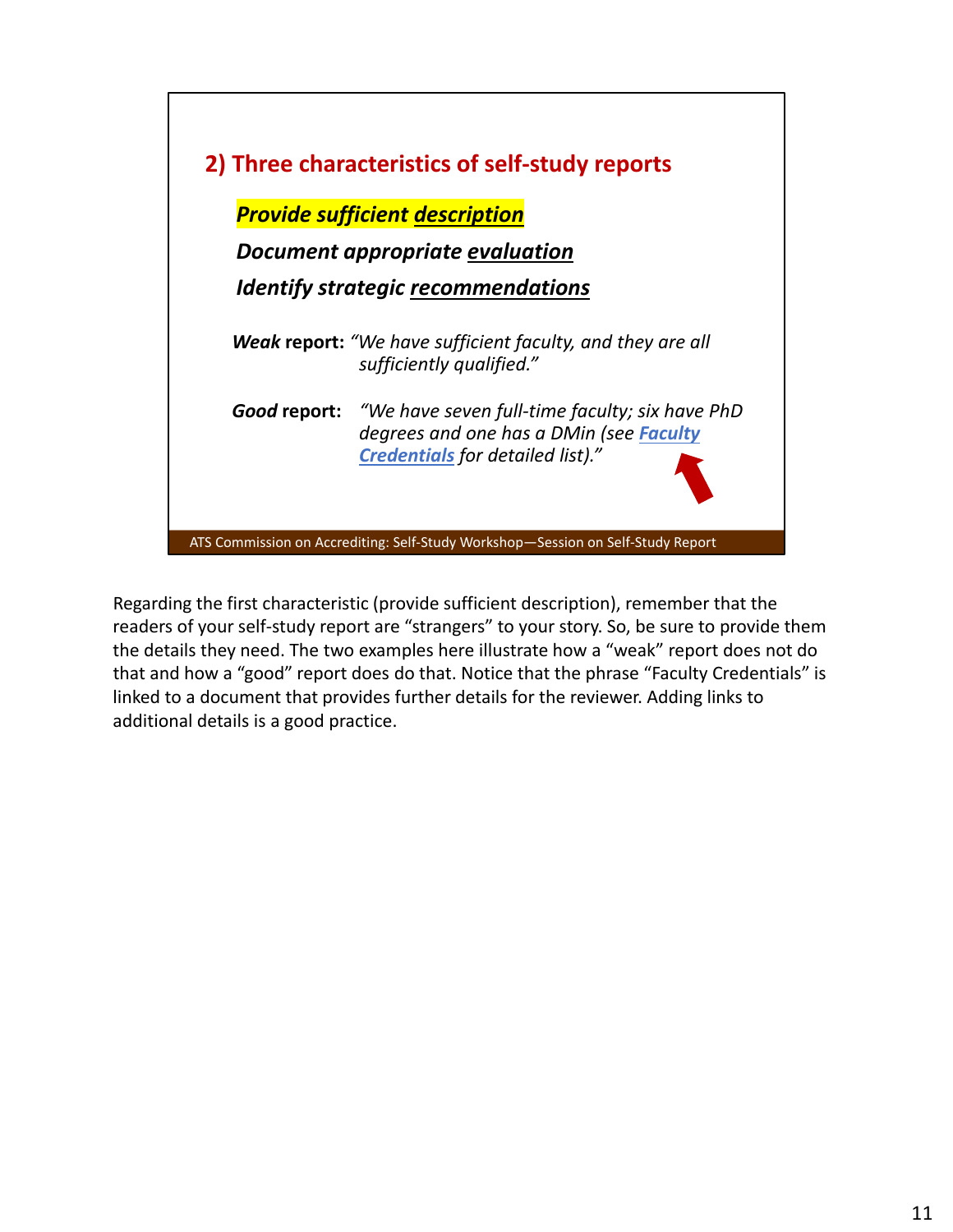

Here is another example of a "weak" vs. a "good" report in terms of providing sufficient description for those who are "strangers to your story." Just a reminder that if you use acronyms in your self‐study report (e.g., "SLAP"), please provide a list near the beginning of your report that explains those acronyms.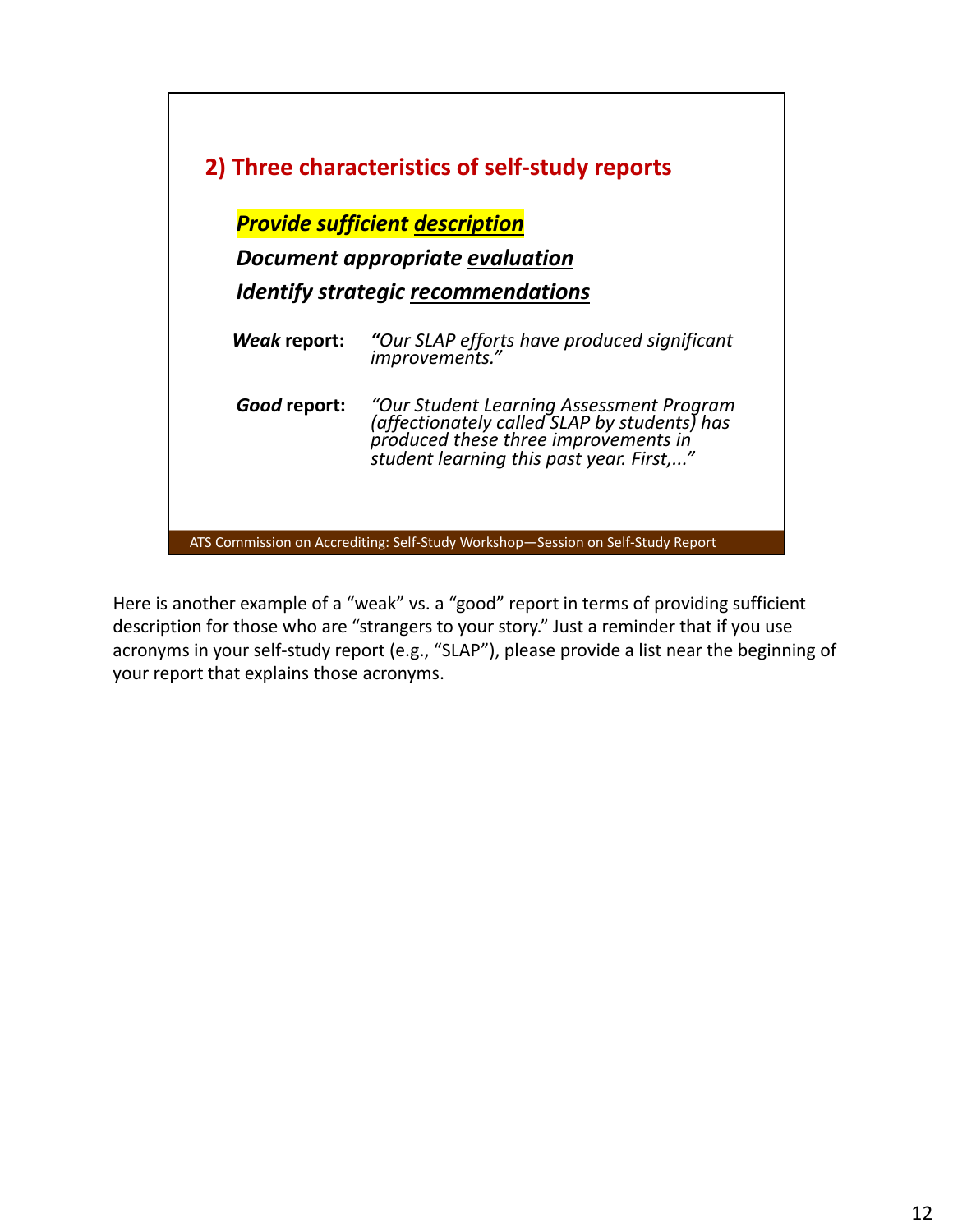

The second characteristic of a good self‐study report is to "document appropriate evaluation." Note the difference in the two examples here. The first one provides no evaluation at all; the second one gives the reader a context for a more appropriate evaluation of the school's financial history.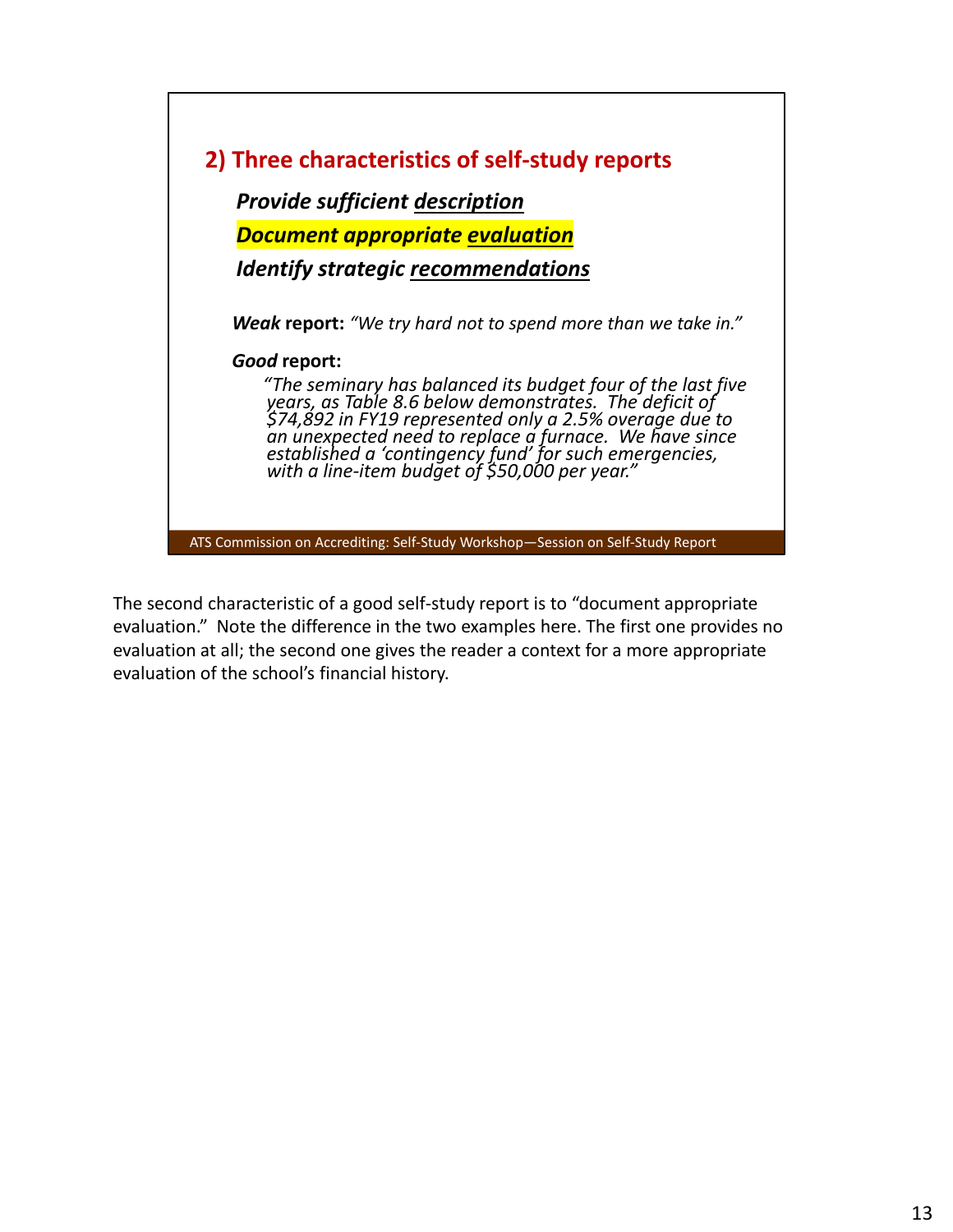

The third characteristic of a good self‐study report is to "identify strategic recommendations." Those recommendations help answer the "so what" question. Now that your school has spent two years or so in self‐study, what have you learned and how will you use what you have learned to improve your school? Note the differences in the two examples cited here. The first one acknowledges a problem but offers no solutions. The second one gives specific and strategic recommendations to address that problem.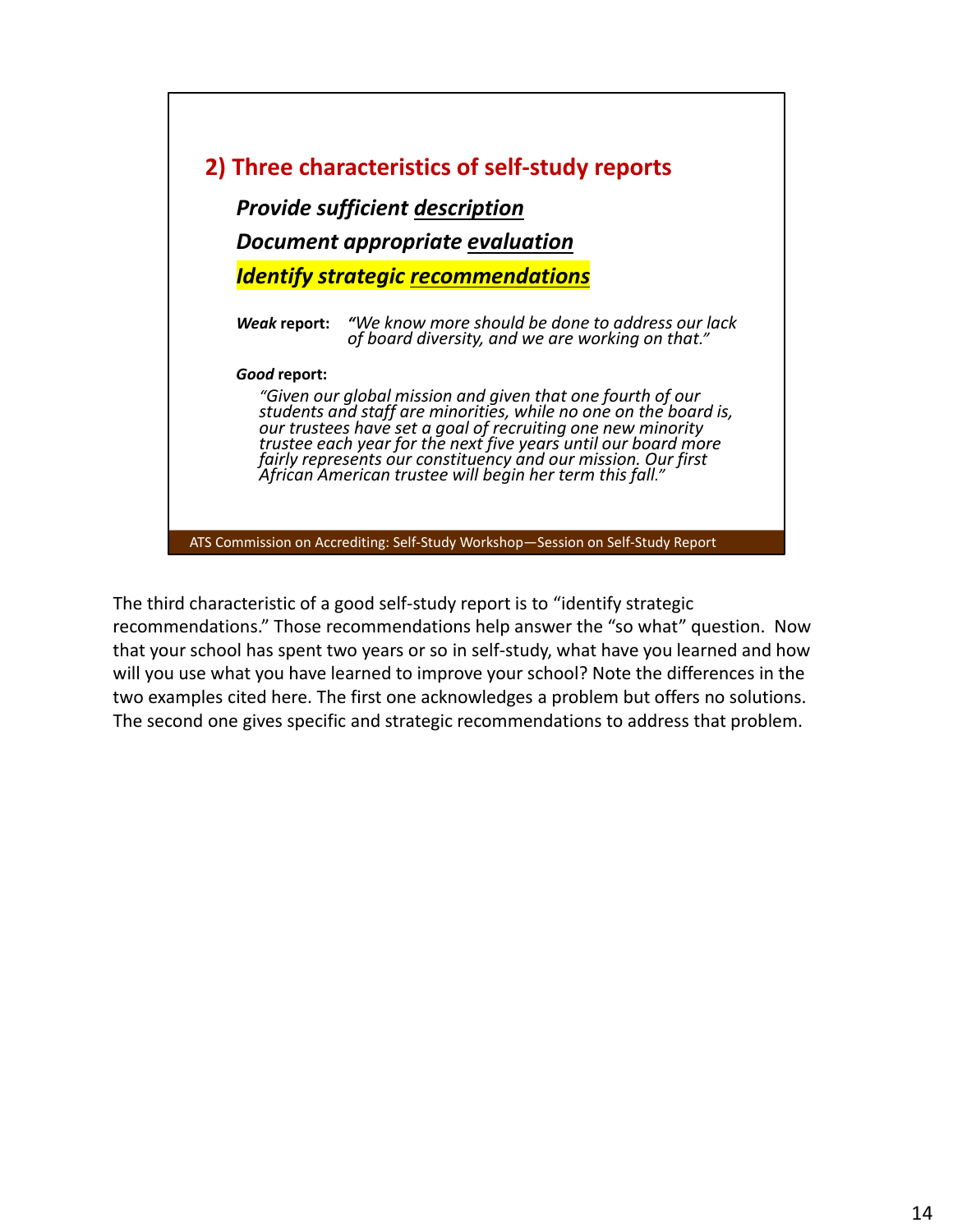

The third of "five things" addresses the "three features of self-study reports."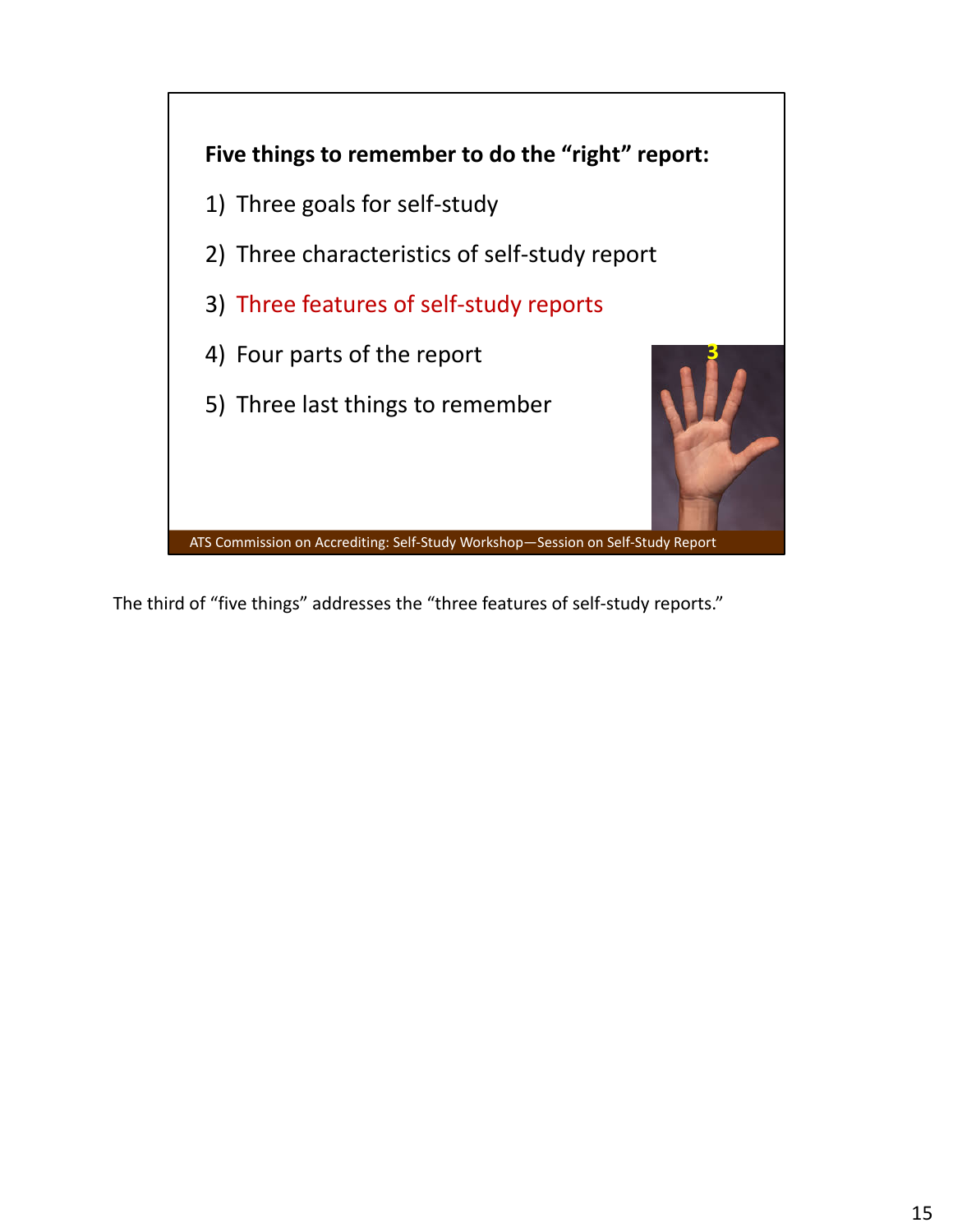

As in slide #10 on three characteristics of good self-study reports, the three features of good self‐study reports recognize that your self‐study report is "telling your story to strangers" who are "sympathetic but objective" and who "want to see you improve." The evaluators who visit your school are your peers who want to help your school achieve its mission. Writing a self‐study report that has these three features will help them do that.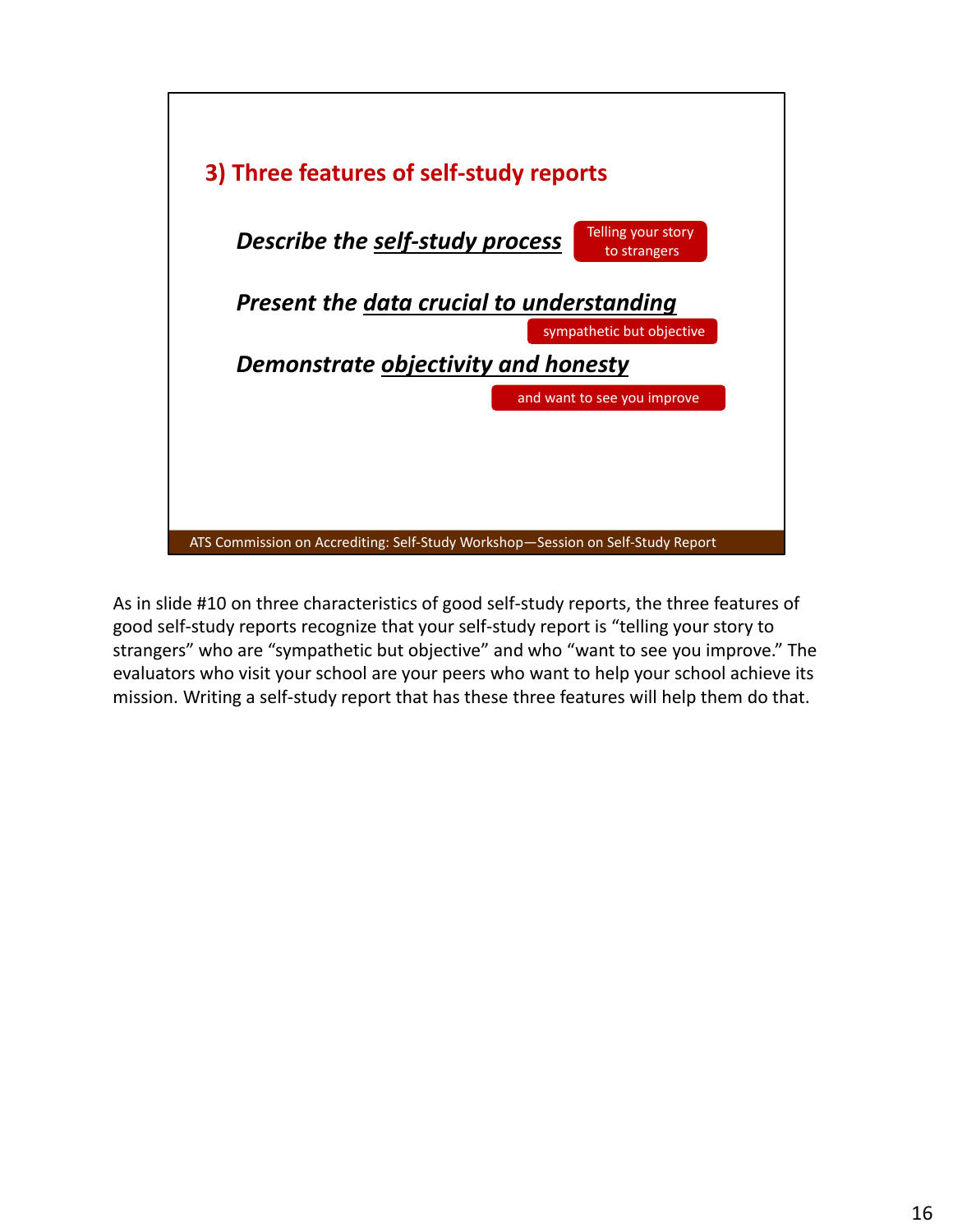

The first feature is to "describe the self‐study process." The Introduction to your report should do that briefly in a way that shows how the process "engaged the community," i.e., that self‐study was just that: *self*‐study and not something that the school "farmed out" to others or only to a few. Reading the self‐study report should be like looking in an institutional mirror at the "real" you, not looking through a stained‐glass window at the "rosy ideal" of you.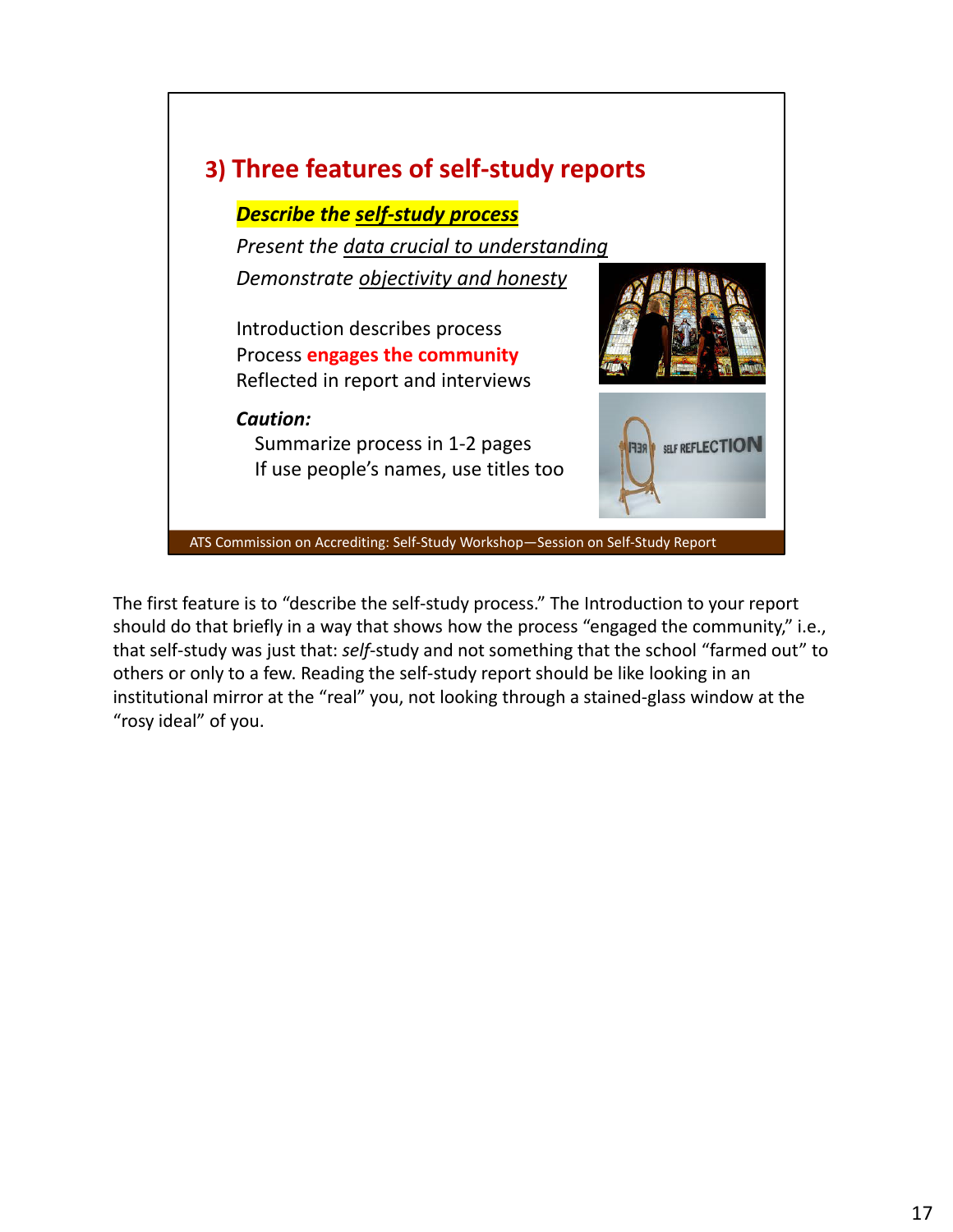

The second feature of a good self‐study report is "presenting the data crucial to understanding." Note the tips provided here: being clear and concise with data, using qualitative *and* quantitative data, and using tables and charts to support the textual narrative. Note also the cautions here. The next two slides illustrate some of these tips and cautions.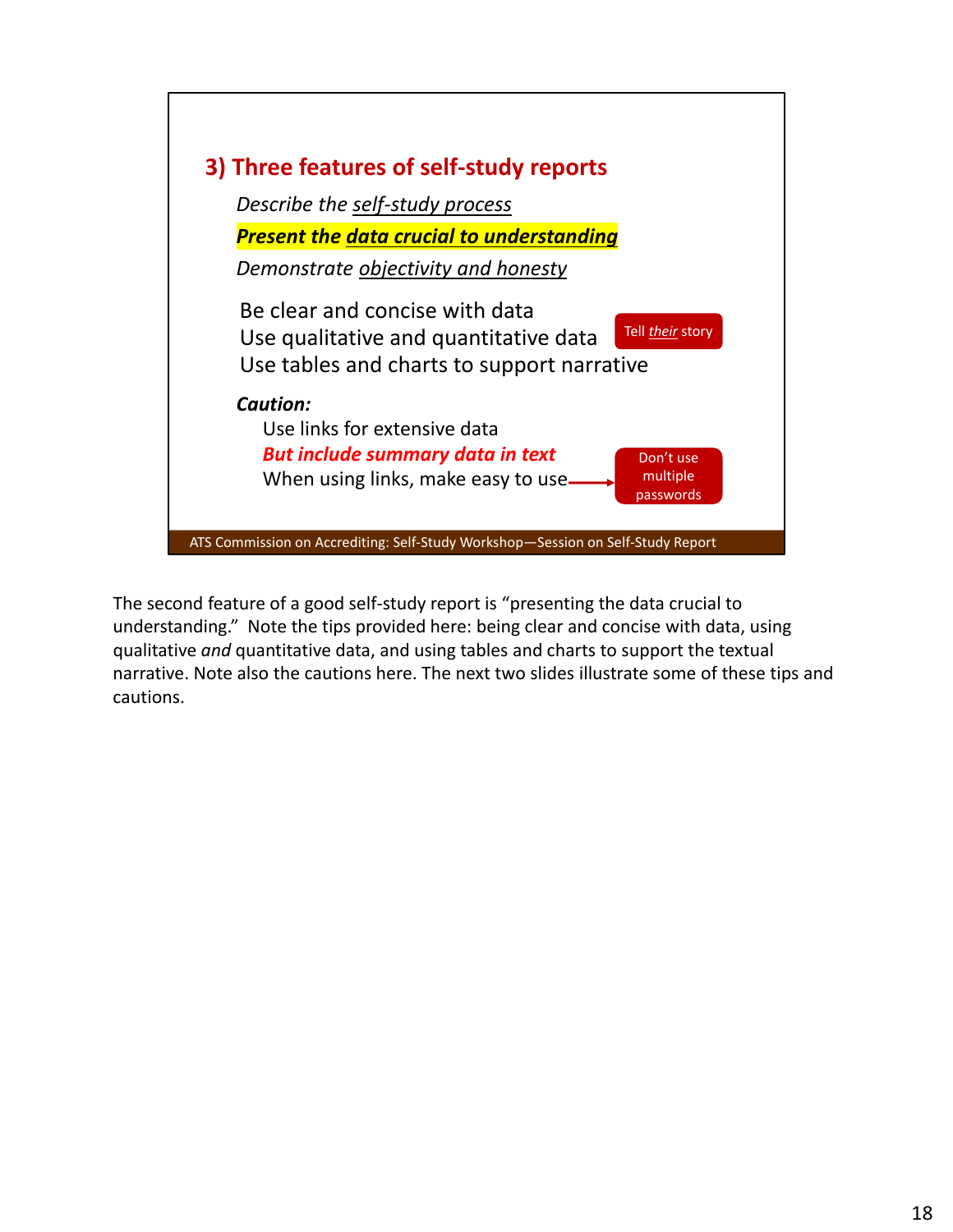

A reader looking at this one simple chart can learn as much about a school's recent financial history as reading several paragraphs of text. It's easy to see from this chart that revenues are increasing, and expenses are decreasing. As for the boxed question ("How many years to cover?), a self-study report should provide at least three years' worth of data, if possible, to show any trends, though five years (as in this example) will usually be more helpful. For some sets of data, a ten-year display may be most helpful (i.e., the period since the school's last comprehensive visit, for many schools), though things can change so significantly so soon that information from a decade ago may no longer be relevant.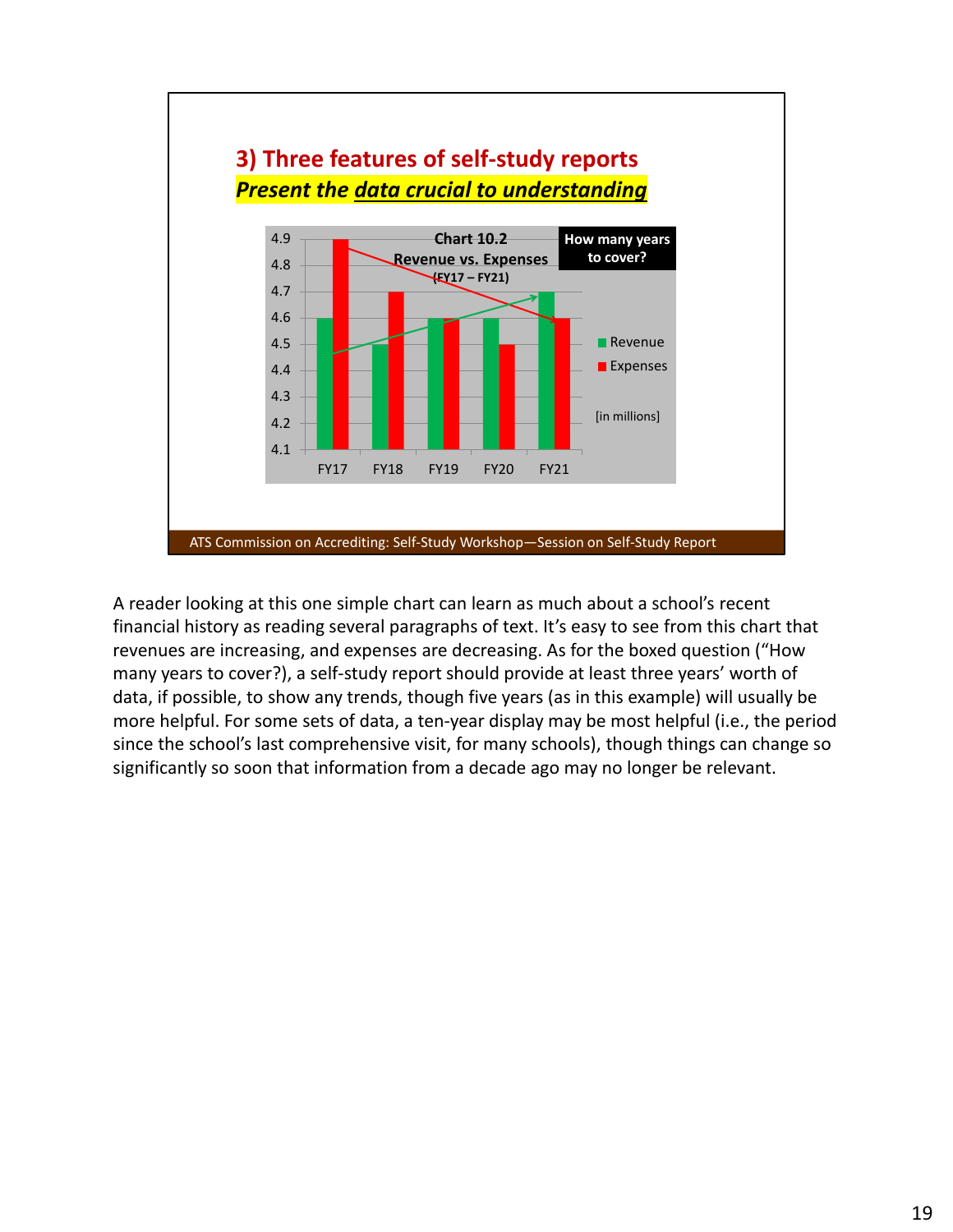

A second example of "presenting the data crucial to understanding" is provided here. Words like "most" in a report leave the reader wondering if that means 51% or 99%? Providing more details helps the reader understand your story better. The circled item here refers to an accompanying table, where more specific information can be provided without cluttering the text. The green boxed item here suggest that it would be even more helpful if your data were benchmarked against something, e.g., other peers or data from the ATS Annual Data Tables or ATS Graduating Questionnaires (both available on the ATS website under "Resources  $\rightarrow$  Institutional Data").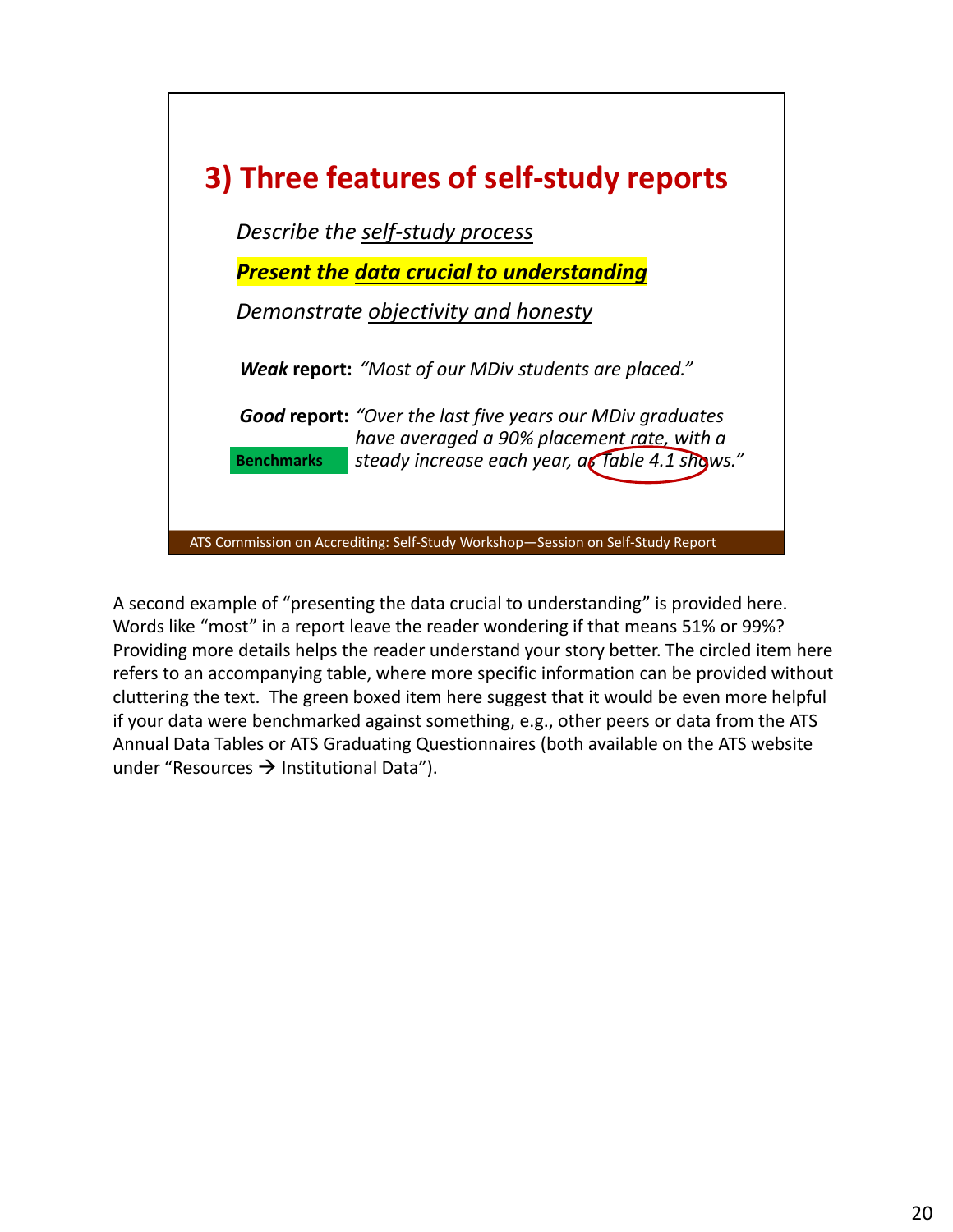

The third feature of a good self-study report is "demonstrating objectivity and honesty." The red box refers to a school that once submitted *two* self‐study reports: the school's and then a second "minority report" that took issue with the first one. That is never a good idea! The self‐study report should objectively and honestly represent the institution as a whole. It should include differences of opinion where appropriate, but the report must be written with one institutional voice. The "weak" example here leaves the reader wondering what happened. The "good" example here fills in the details—succinctly but objectively. Notice that confidential personnel files should NOT be linked in a self‐study report; instead, the reader should be told where those can be found during the visit (as here). The red arrow illustrates how to cite a long document that has many items.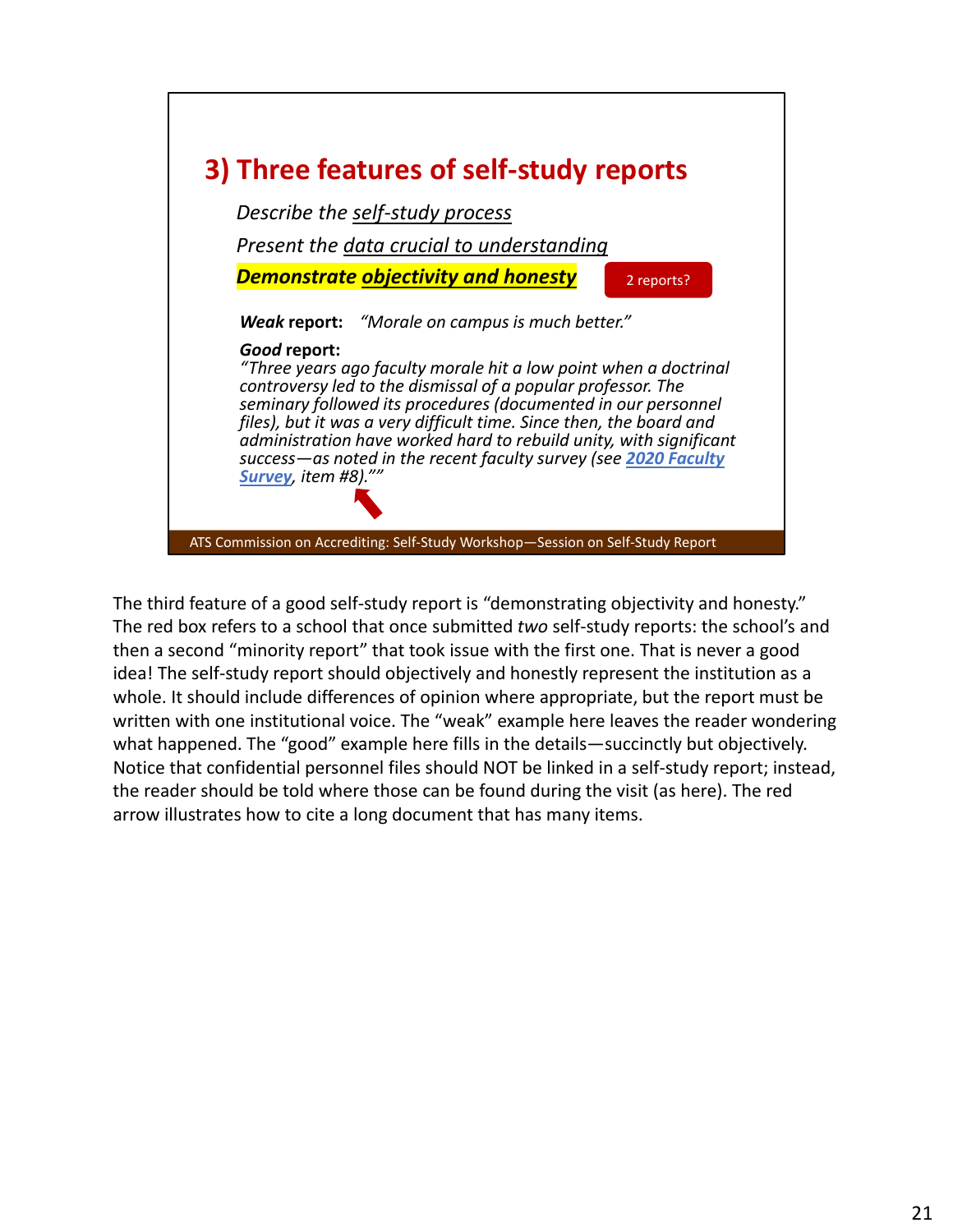

The fourth of "five things" addresses the "four parts of the report," which will be addressed in the next 11 slides or about a third of this session.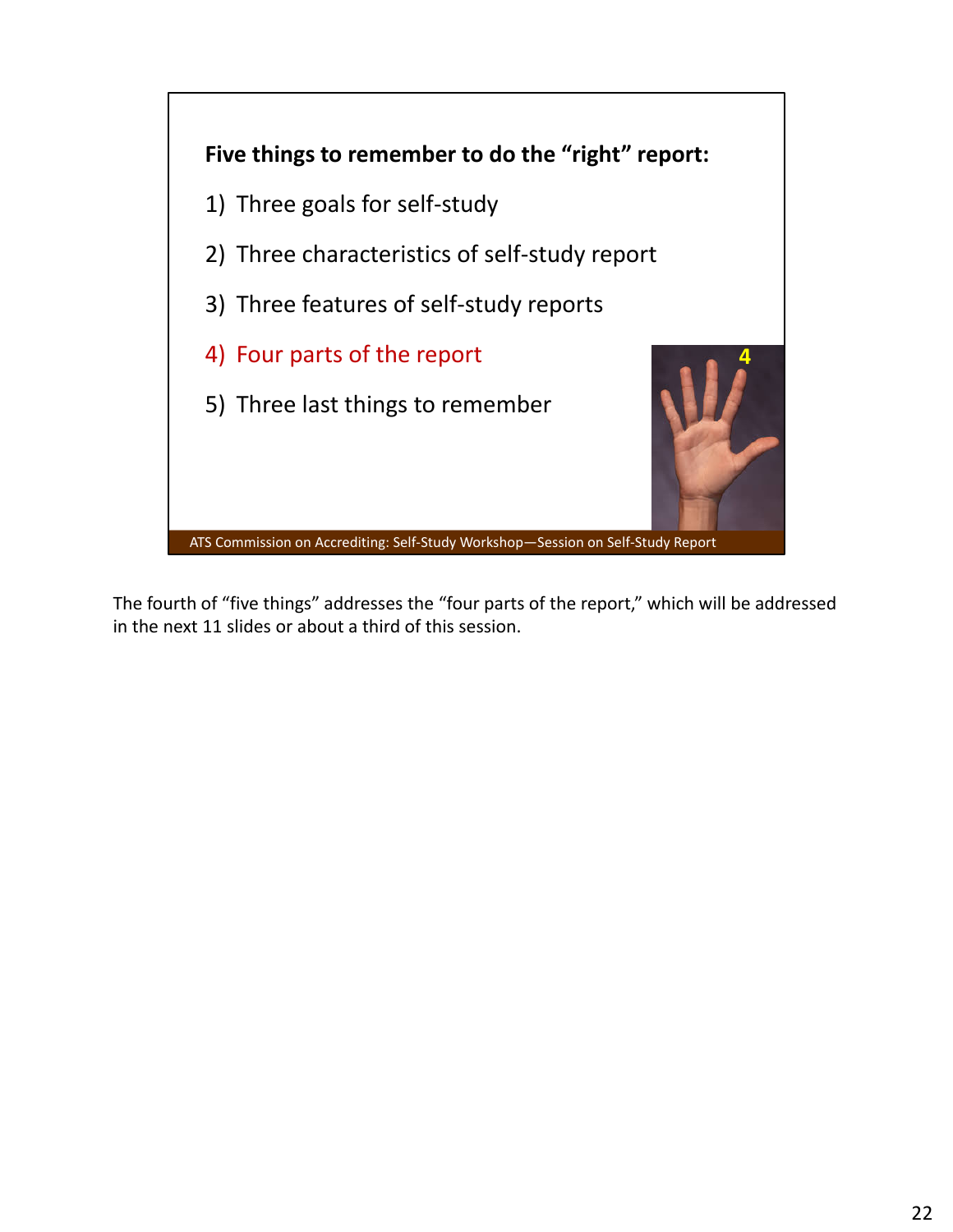

This slide enumerates the four parts of the report, including a new section never required before (circled in red above). The red font on this slide clarifies which items are to be printed (only the self‐study report—all 4 parts) and which items are to be provided digitally on a flash drive (the report and the appendices). The next 10 slides will unpack these four parts. Whereas self‐study reports under the pre‐2020 Standards were typically 125‐150 pages long, reports under the new 2020 Standards are generally about half that long (60‐95 pages), depending especially on how many degree programs a school offers. Please keep in mind that the "Self‐Study Ideas" (see discussion in earlier session for this workshop) present multiple ways for a school to consider in documenting how it meets a standard. The self-study report should NOT address ALL those suggested ideas in addressing a given standard.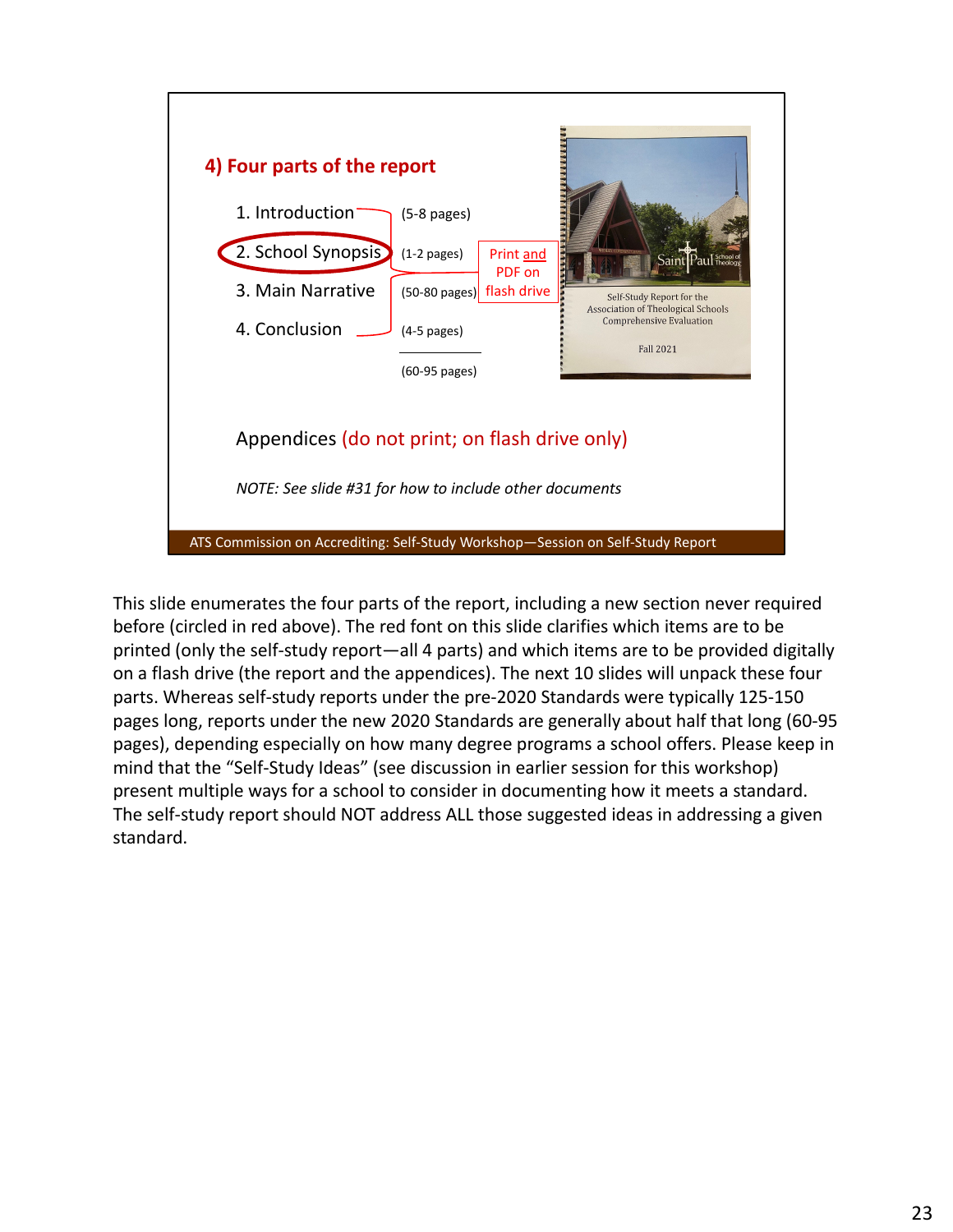

The Introduction sets the context for the entire self‐study report and includes the items listed here. The items in the green boxes provide examples of what a school's self‐study report might include in addressing the last two items listed here.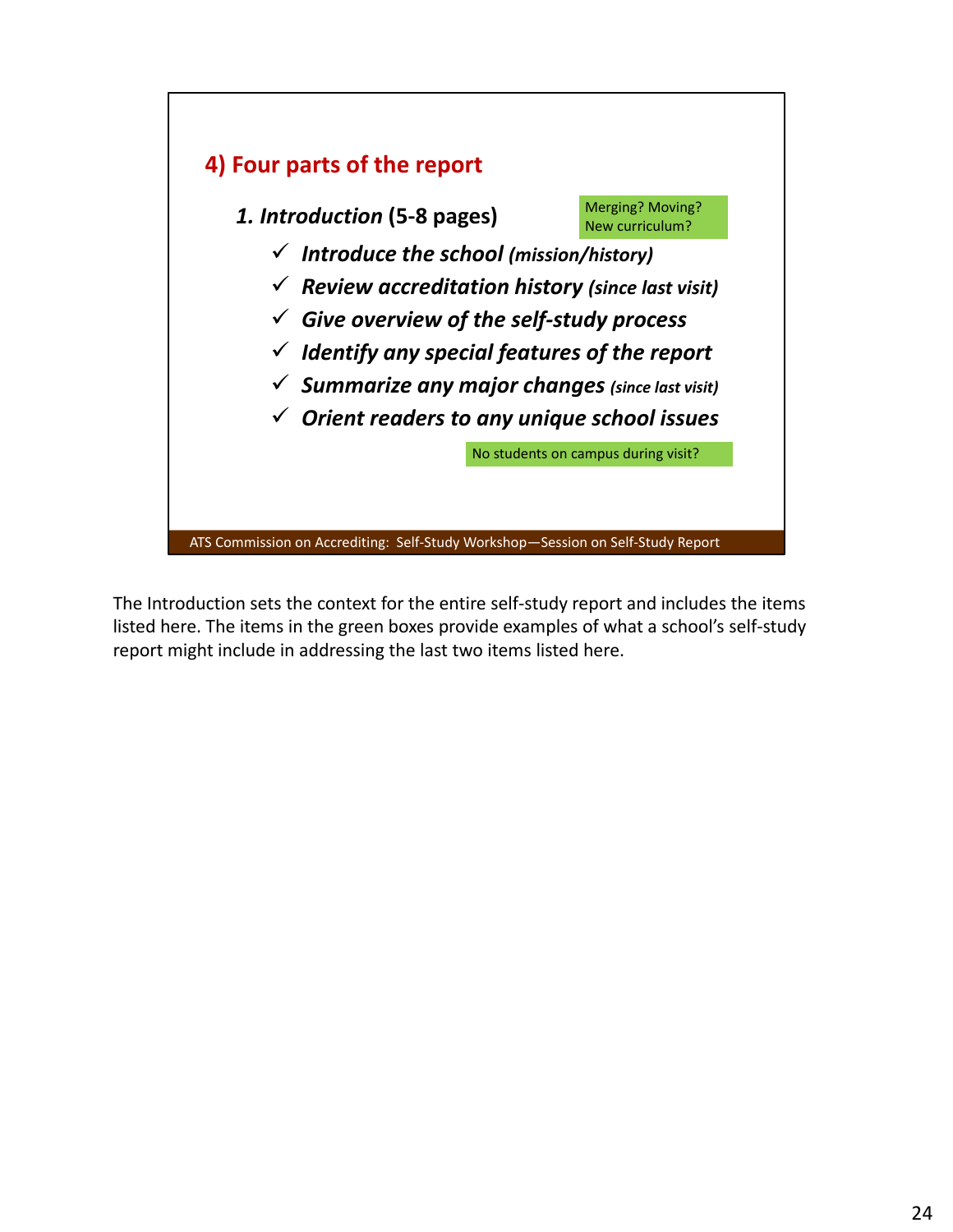

The second of the report's four parts is a new part. These 9 items are explained more fully on pp. 22‐23 of the new *Self‐Study Handbook*. If you have any questions about any of them, please consult with your school's ATS Commission staff liaison.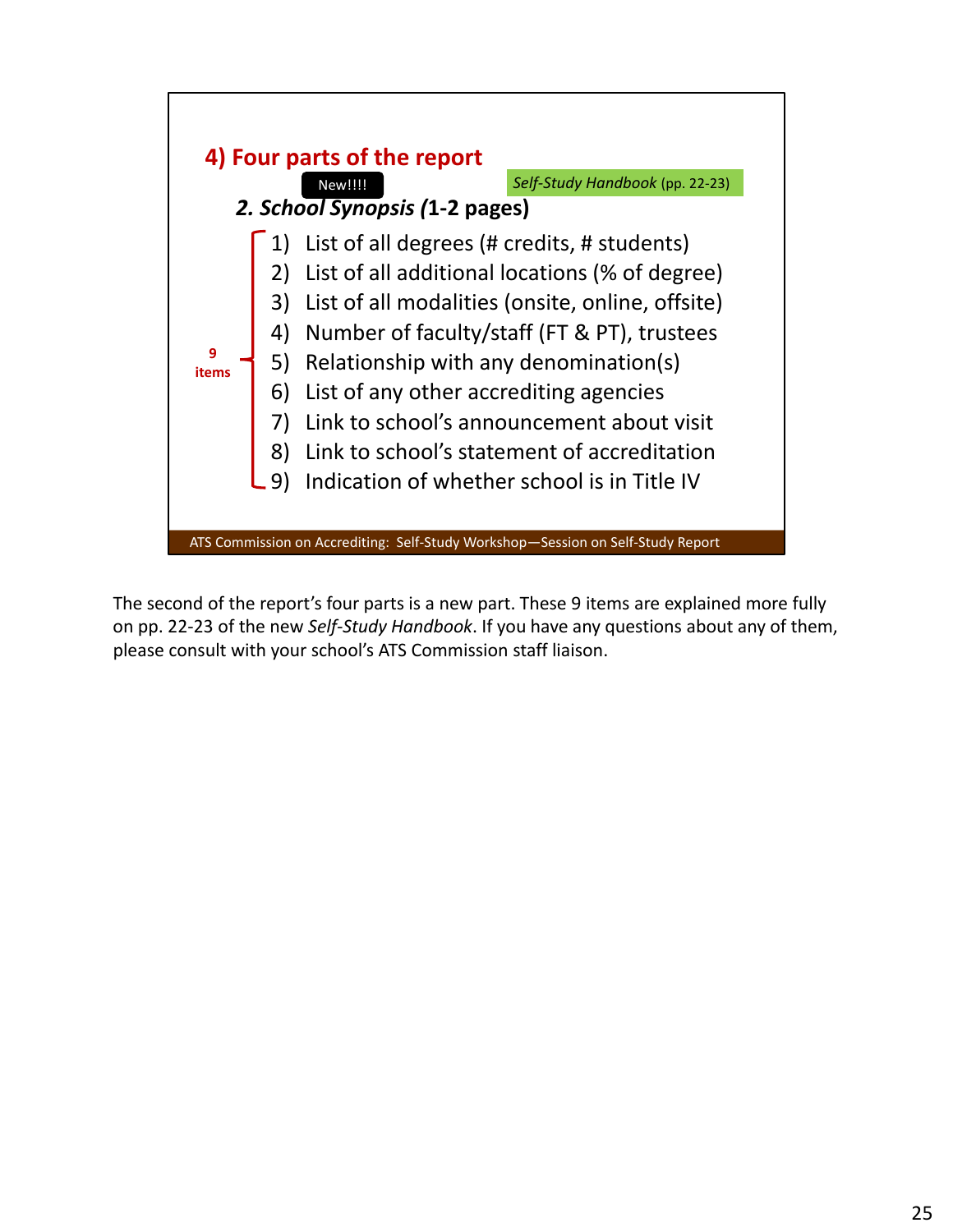

The third of the report's four parts constitutes the bulk of your self‐study report. It MUST be arranged in the order given (the order of the new Standards). The next slide will unpack Standards 4 and 5.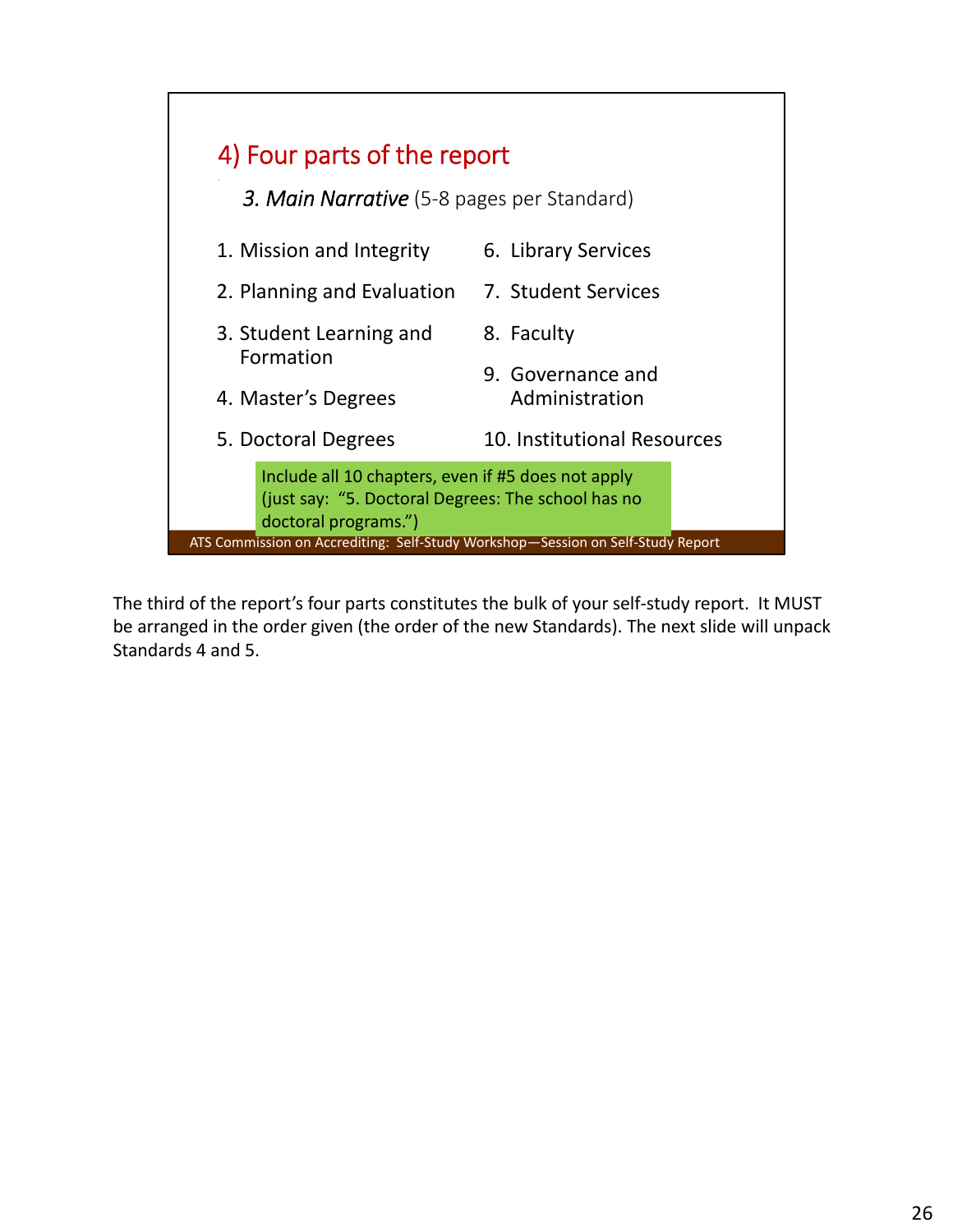

Standards 4 and 5 reflect the greatest reduction between the pre‐2020 and 2020 Standards, reducing the former ten degree categories to only six. Please note that Standards 4.6‐9 on the MA combine professional and academic MA degrees and that Standards 5.7‐10 combine the former separate degree standards for the EdD, DMiss, DMA, etc.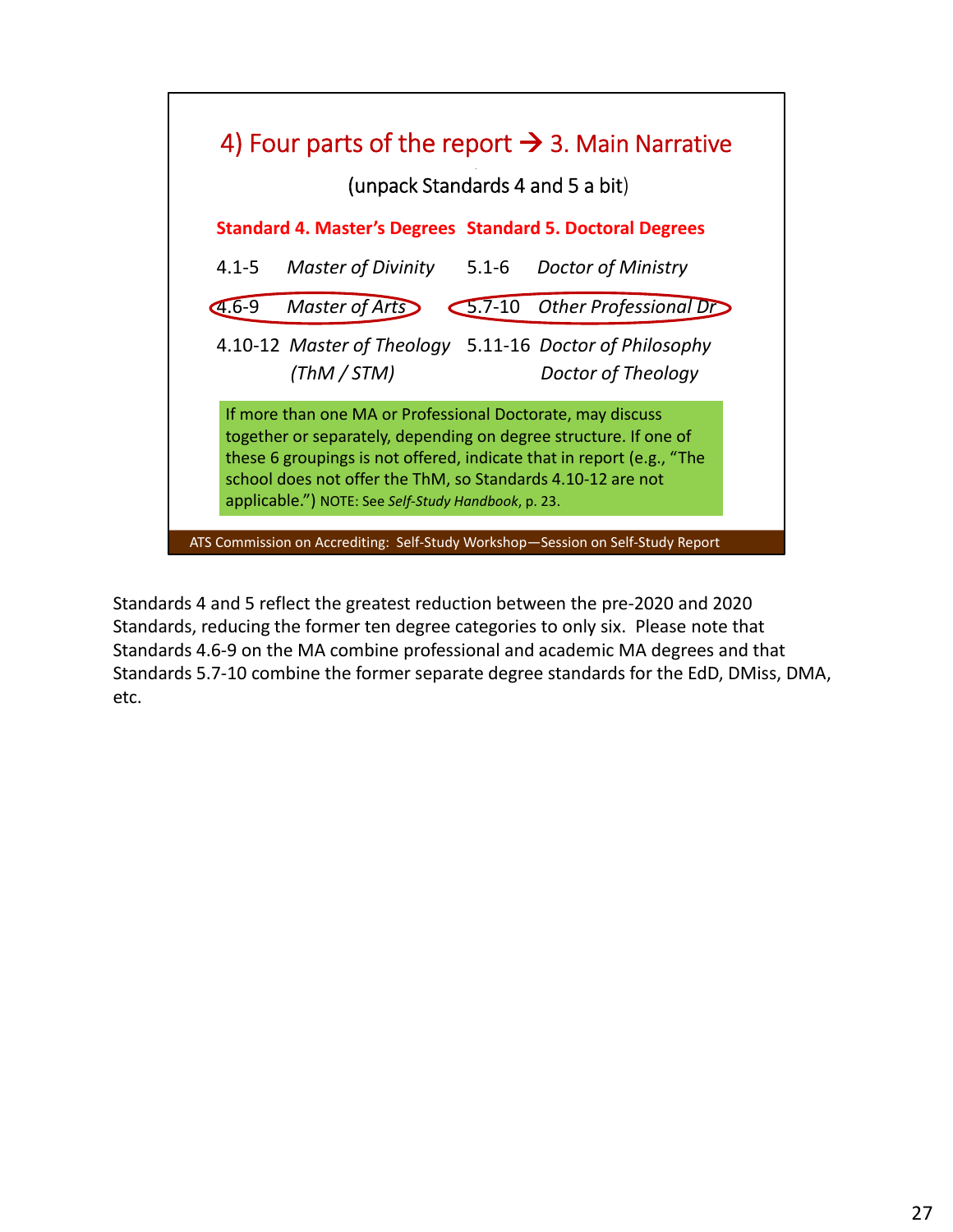

One suggestion for how to structure each chapter (one chapter per Standard) is listed here, though other approaches may also work. Feel free to consult with your ATS Commission staff liaison if you have any questions.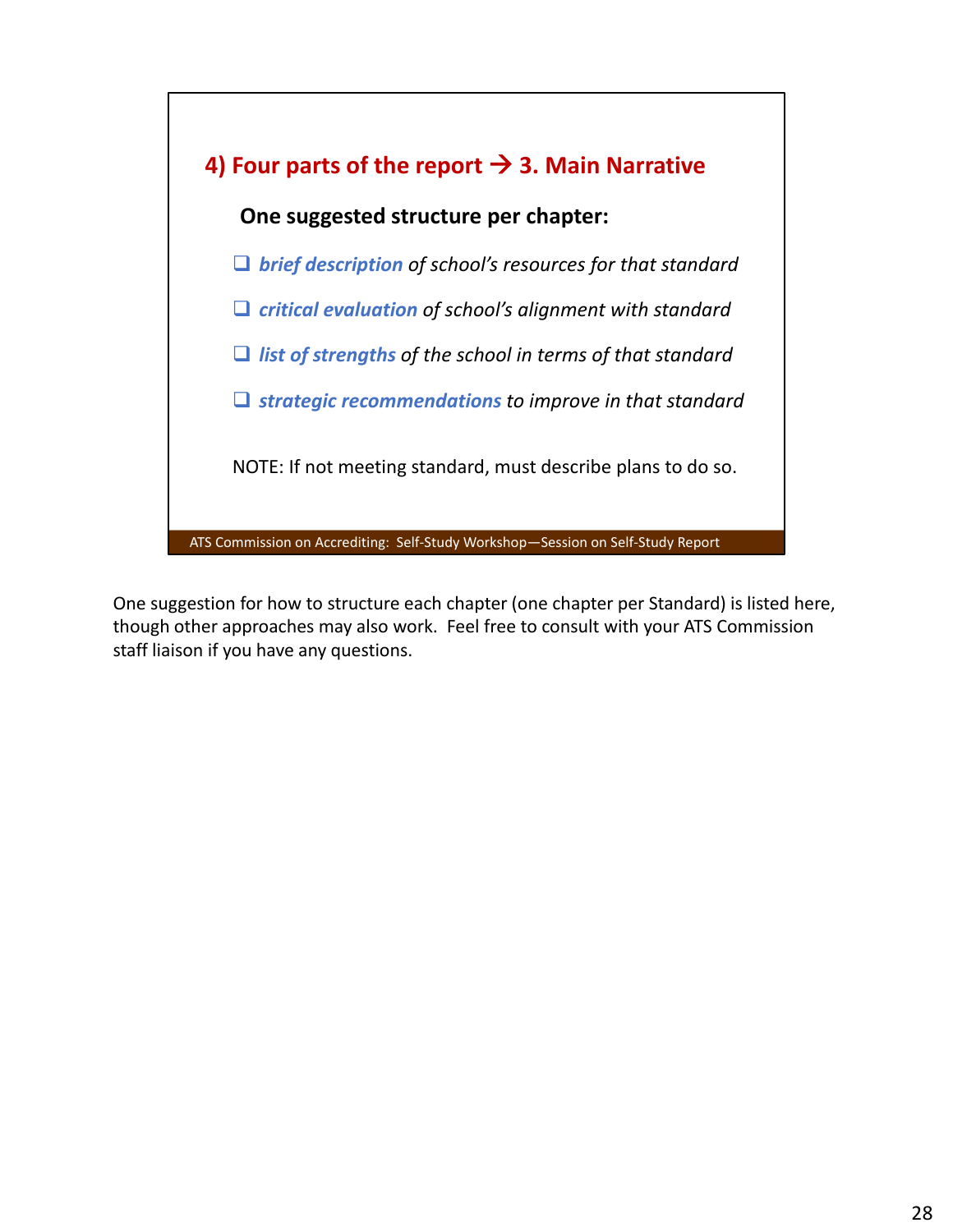

Just as the Introduction (slide #25) introduces your school's story, the Conclusion provides a summary of what you have learned during the self‐study process. The list here is one helpful way to think about what to include in the Conclusion. The green box points out that the school should prioritize the most important issues to be addressed, not list every possible concern or issue raised during the self‐study.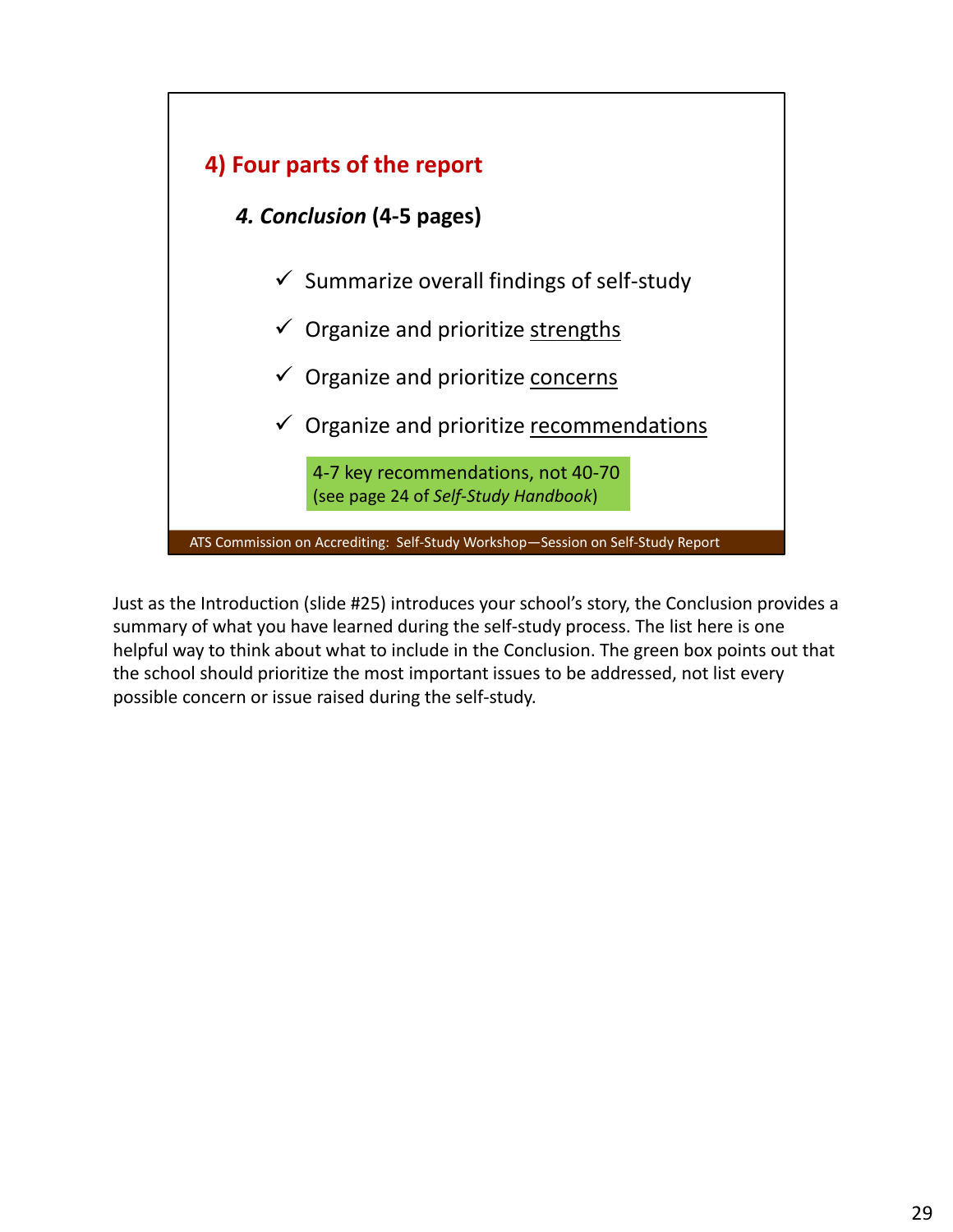

As noted in slide #11, it is always helpful to provide links throughout the self‐study report to various documents and websites that amplify and support the text of your report. Feel free to include as many of those links as you wish, which may include dozens or scores of items. However, the ATS Board of Commissioners is very clear that there are seven items that MUST be included in a separate appendix—and only these seven items are to be included in a document on the flash drive that is labelled "Appendix." Note the instructions in the green box here.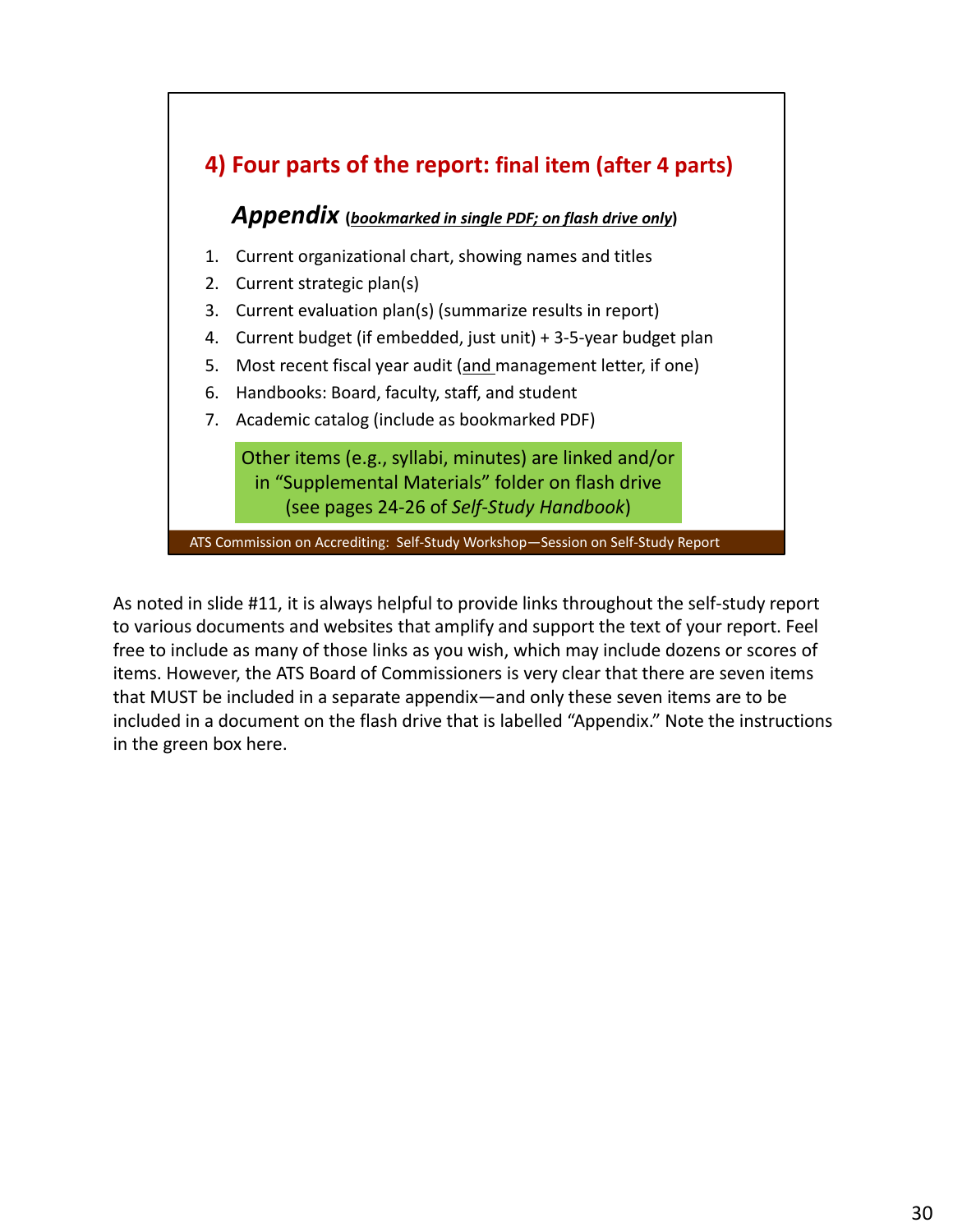

The next three slide address a new feature that every school that participates in US Title IV financial aid programs must address. This approach replaces the former "Targeted Issues Checklist." There are seven items that must be addressed under the appropriate Standards in the school's self‐study report (see Appendix B of *Self‐Study Handbook*). This slide lists the first two of those seven items. The documentation for these two items may be included as a link in the narrative discussing those standards, and/or it may be included as separate items in the "Supplemental Materials" folder on the flash drive (see slide #30).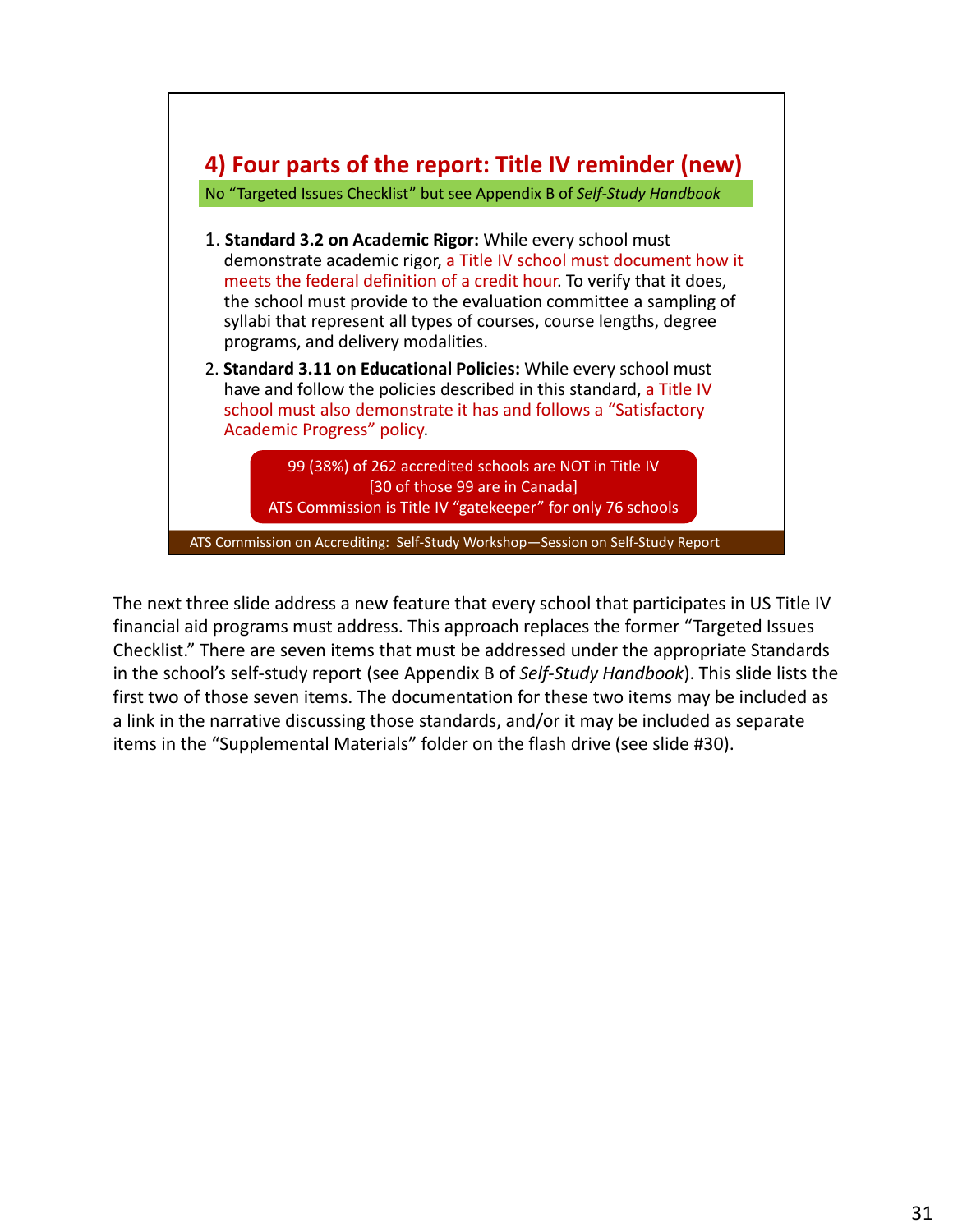

Listed here are the next three of the seven items that all Title IV participants must address in their self‐study reports (under the appropriate Standard). The statement in the red box refers to federal student loan cohort default rates—in the US and among ATS schools. The documentation for these three items may be included as a link in the narrative discussing those standards, and/or it may be included as separate items in the "Supplemental Materials" folder on the flash drive (see slide #30).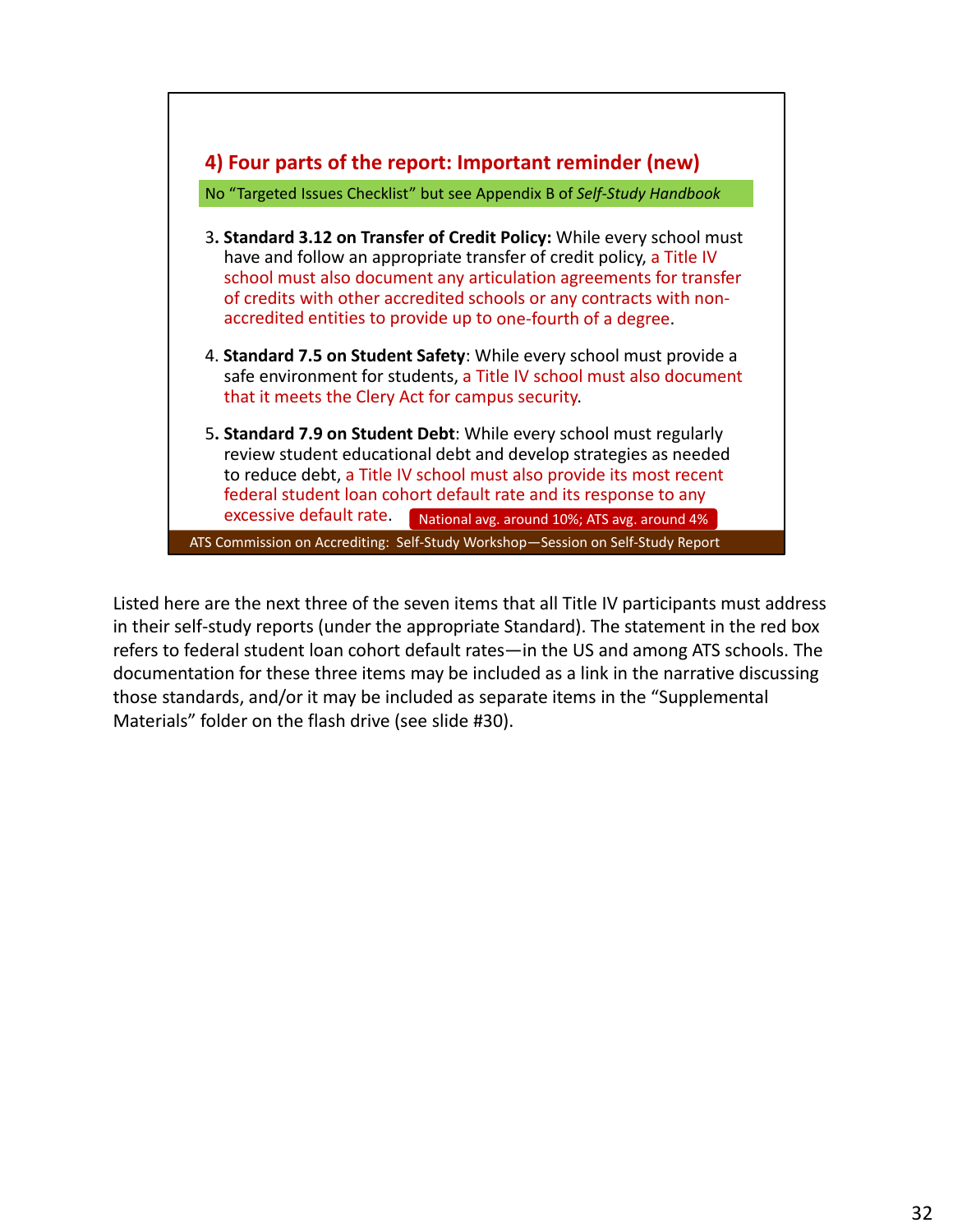

Listed here are the last two of the seven items that all Title IV participants must address in their self‐study reports. The documentation for item #7 above may be included as a link in the narrative discussing Standard 10.7, and/or it may be included as a separate item in the "Supplemental Materials" folder on the flash drive (see slide #30).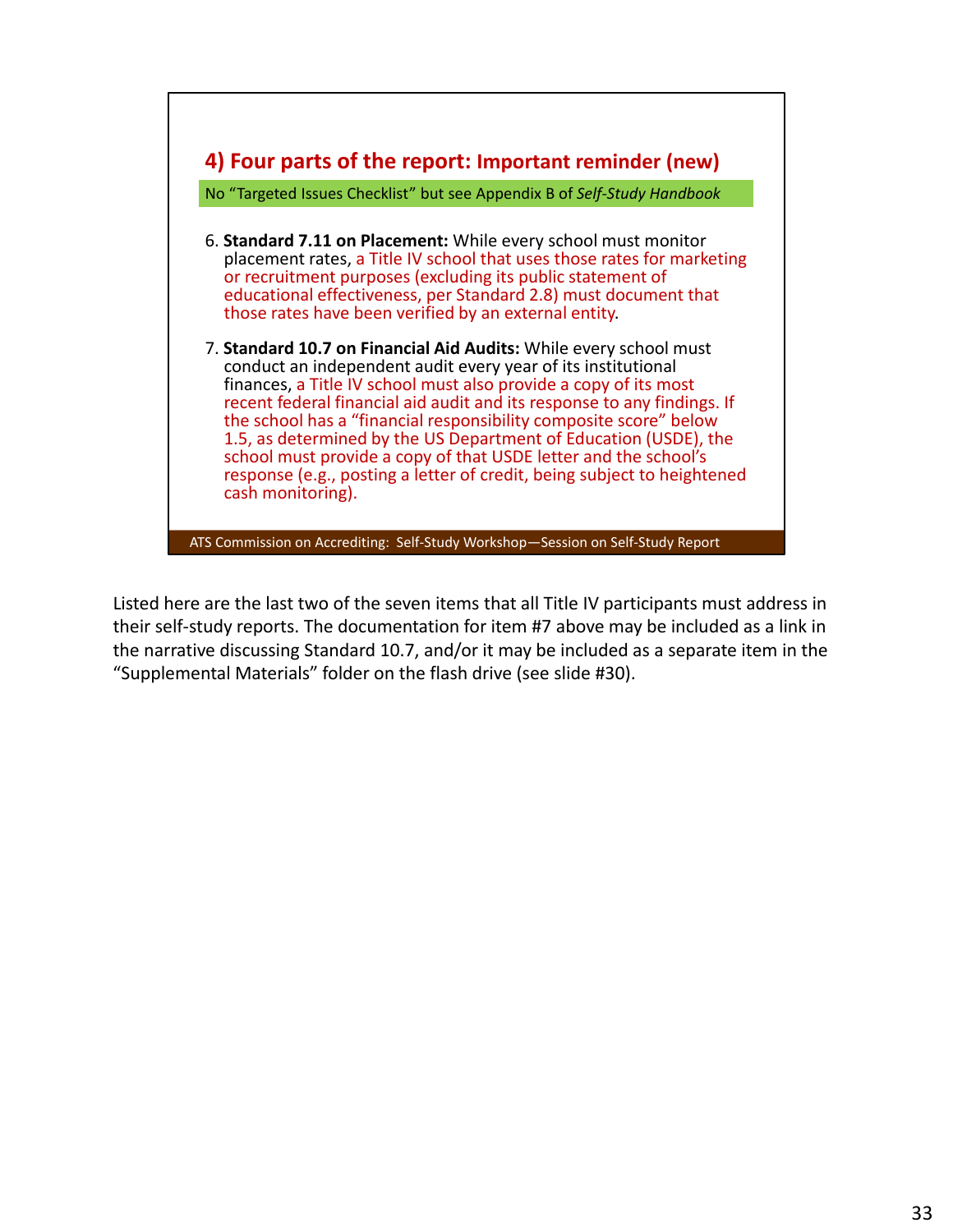

We come now to the end of this session (with one more slide to go), concluding with "three last things to remember."